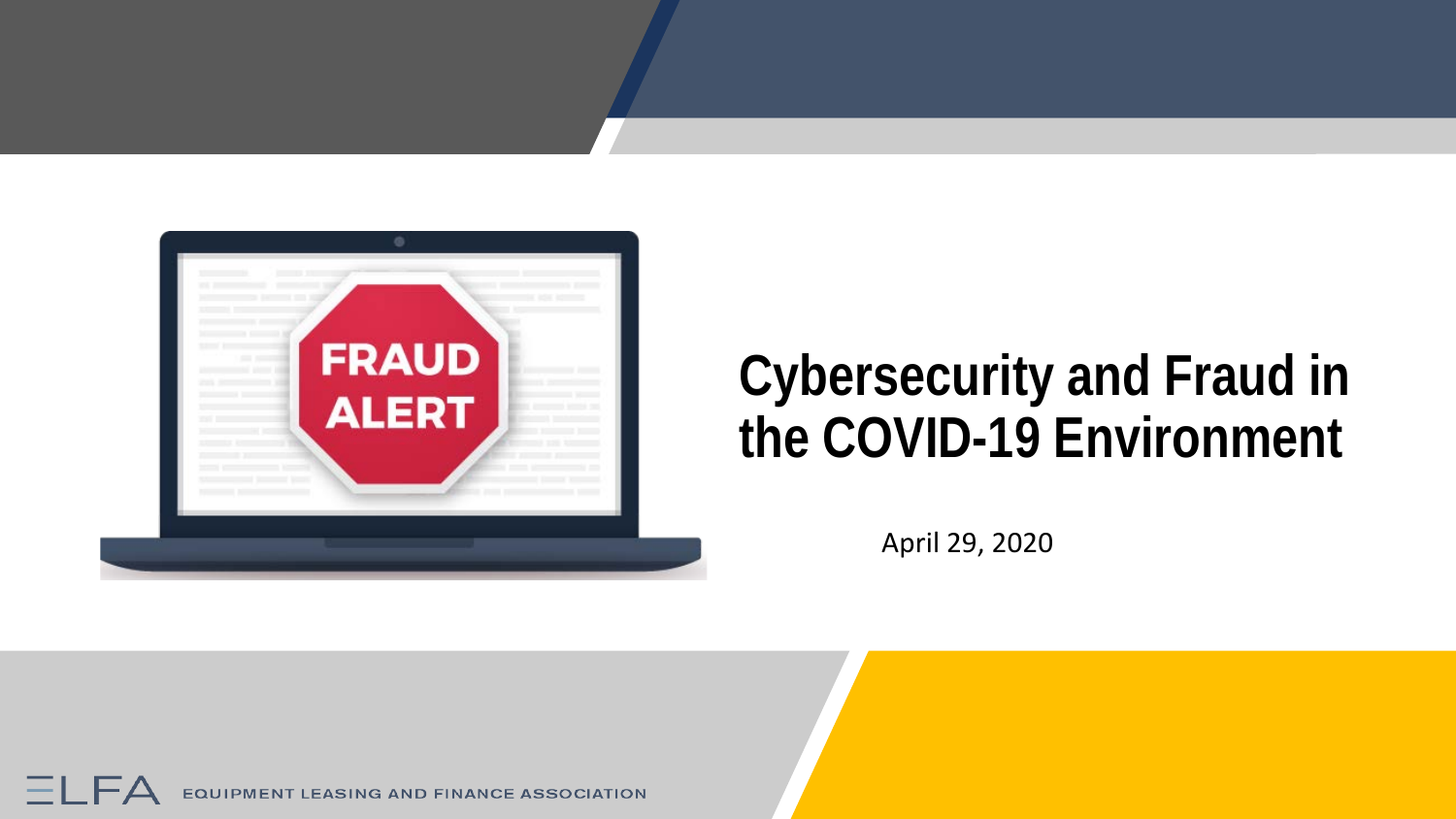

#### **Heather Staverman Director of Meetings and Exhibits Equipment Leasing and Finance Association**

 $\overline{\phantom{a}}$ **EQUIPMENT LEASING AND FINANCE ASSOCIATION**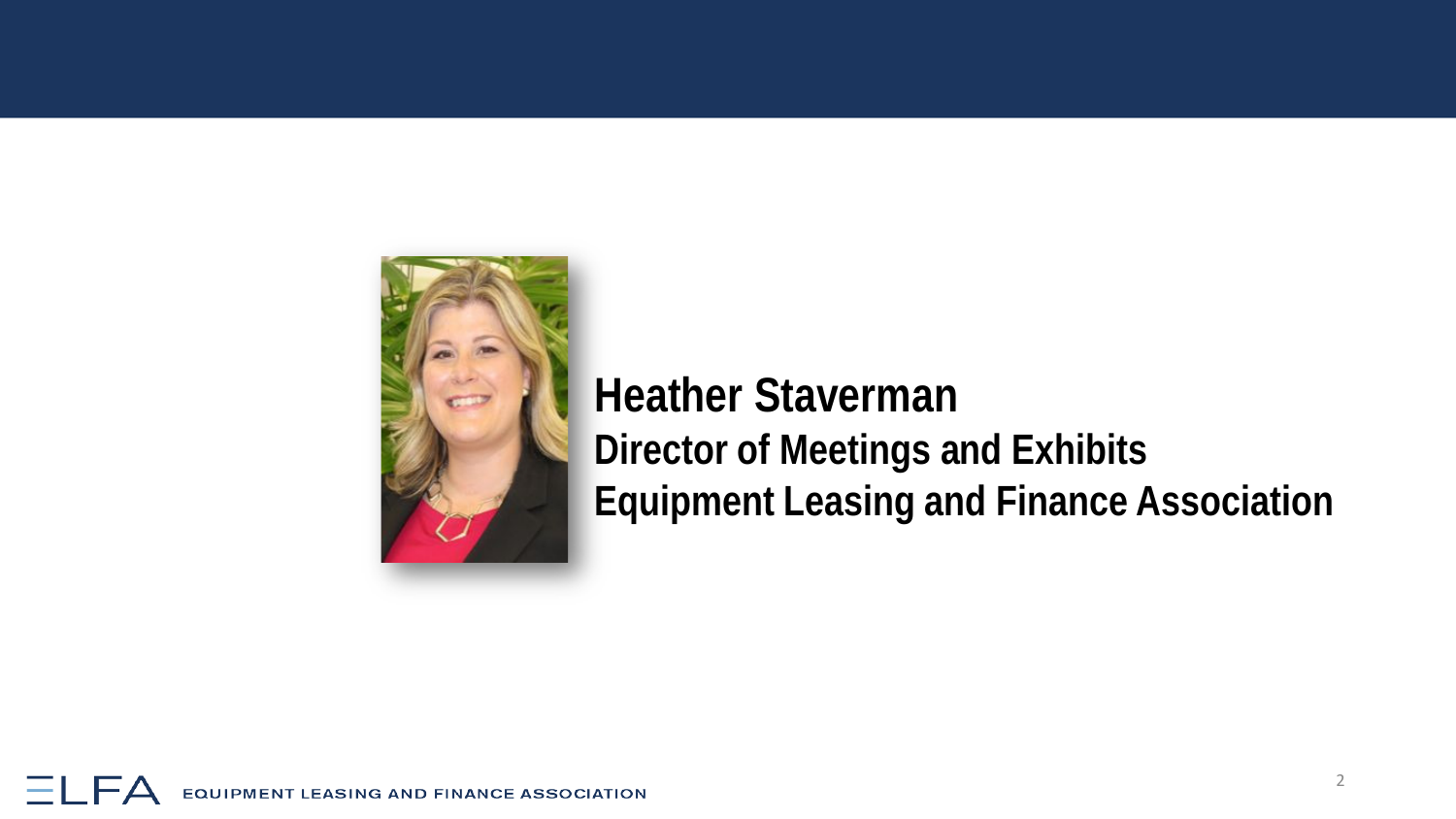### Today's Speakers



**Tom Ware** President Tom Ware Advisory Services, LLC



**Dominic Liberatore** Deputy General Counsel DLL



**Andrew Cotter** EVP, Chief Information Officer Somerset Capital Group, Ltd.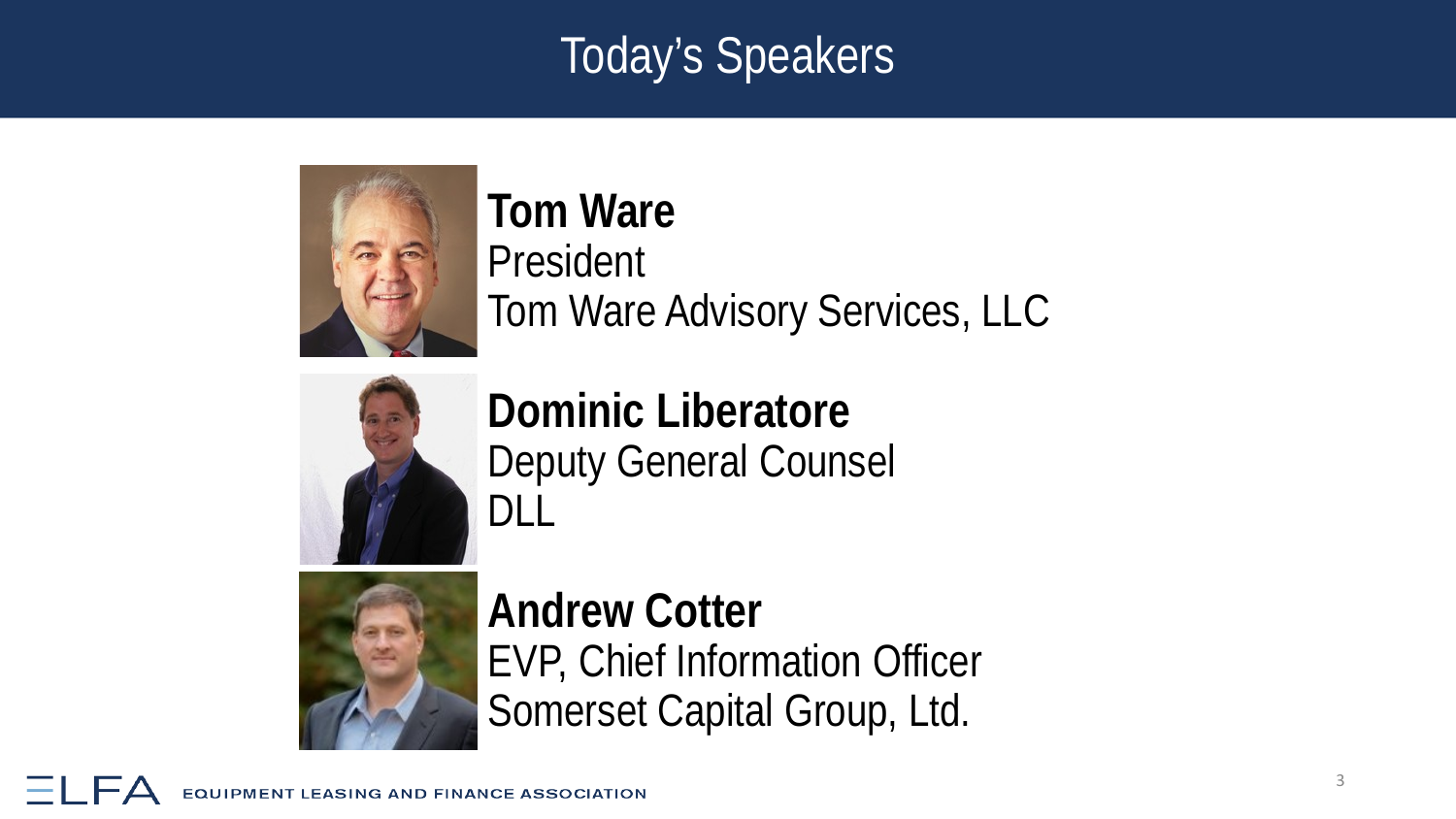

## **Tom Ware** President Tom Ware Advisory Services, LLC

 $\overline{\phantom{a}}$ **EQUIPMENT LEASING AND FINANCE ASSOCIATION**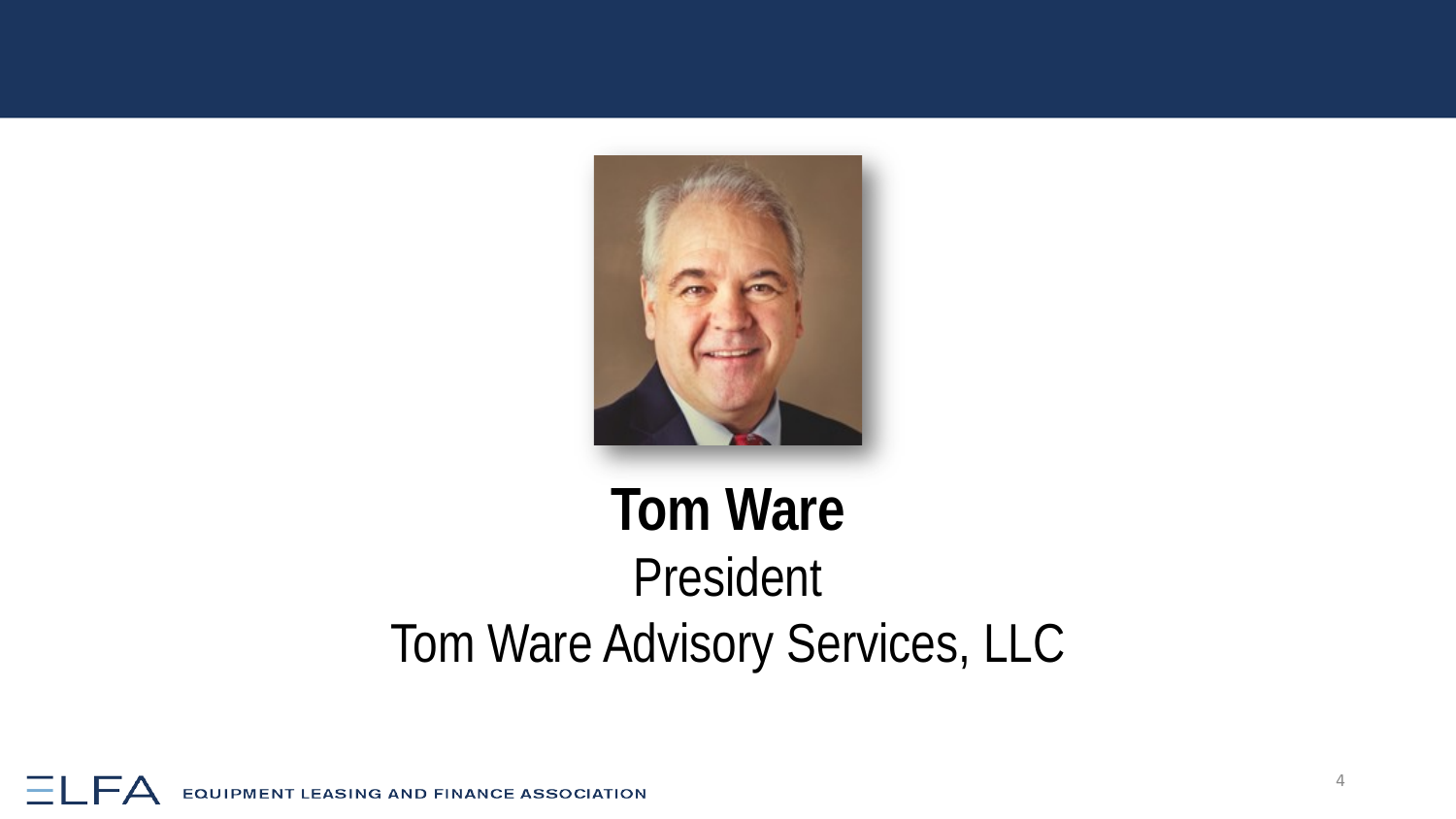# Leasing Fraud in a COVID-19 World

- Every action requires both desire and ability, and both the desire and ability of fraudsters has increased on the past couple months.
- "Fraud" is a spectrum:
	- o"**Total Fraud**" is attempted theft, never once intending to repay. Can be by obligors and/or intermediaries.
	- o"**Partial Fraud**" is lying to entice a lender to approve a transaction that probably wouldn't if they knew the full truth. The obligor intends to repay (if they can) but the risk is very high.
	- o"**Technical Fraud**" (which some might not consider fraud at all) occurs in documentation, when for example one person signs for another, or says equipment has all been delivered, when it hasn't. It is motivated by convenience and expediency, without anyone realizing they are doing any harm.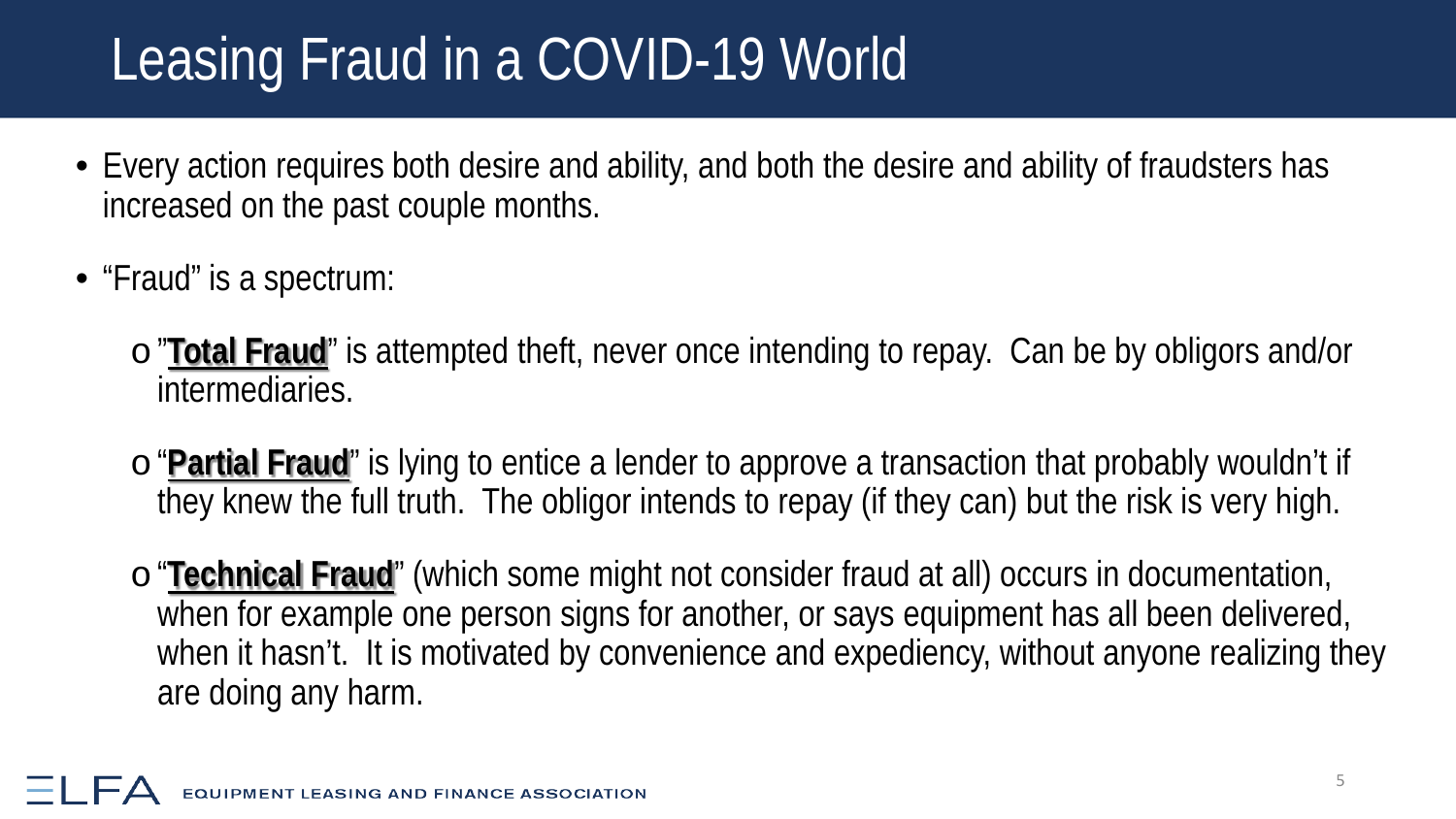### "Total Fraud"

- With so many people unemployed and business shuttered, there is a lot more motivation.
- The classic fraudster trick of pretending to be an established business (borrower or dealer) that they are not, will be easier with people working from home and businesses temporarily closed.
- In the consumer space, there are fraudsters who establish hundreds of fictious identities, run all their financial lives for a couple years, making auto payments etc., and then max out all their credit and "harvest" them all before then disappearing.
- In the commercial equipment finance world, the equivalent is the "pump and dump," when a borrower does 2-3-4 deals in a row and then disappears.
- Equipment finance lenders are reporting cases of synthetic websites, spoof e-mails and phone numbers, and e-mails being hacked to send fraudulent payment instructions to the lender.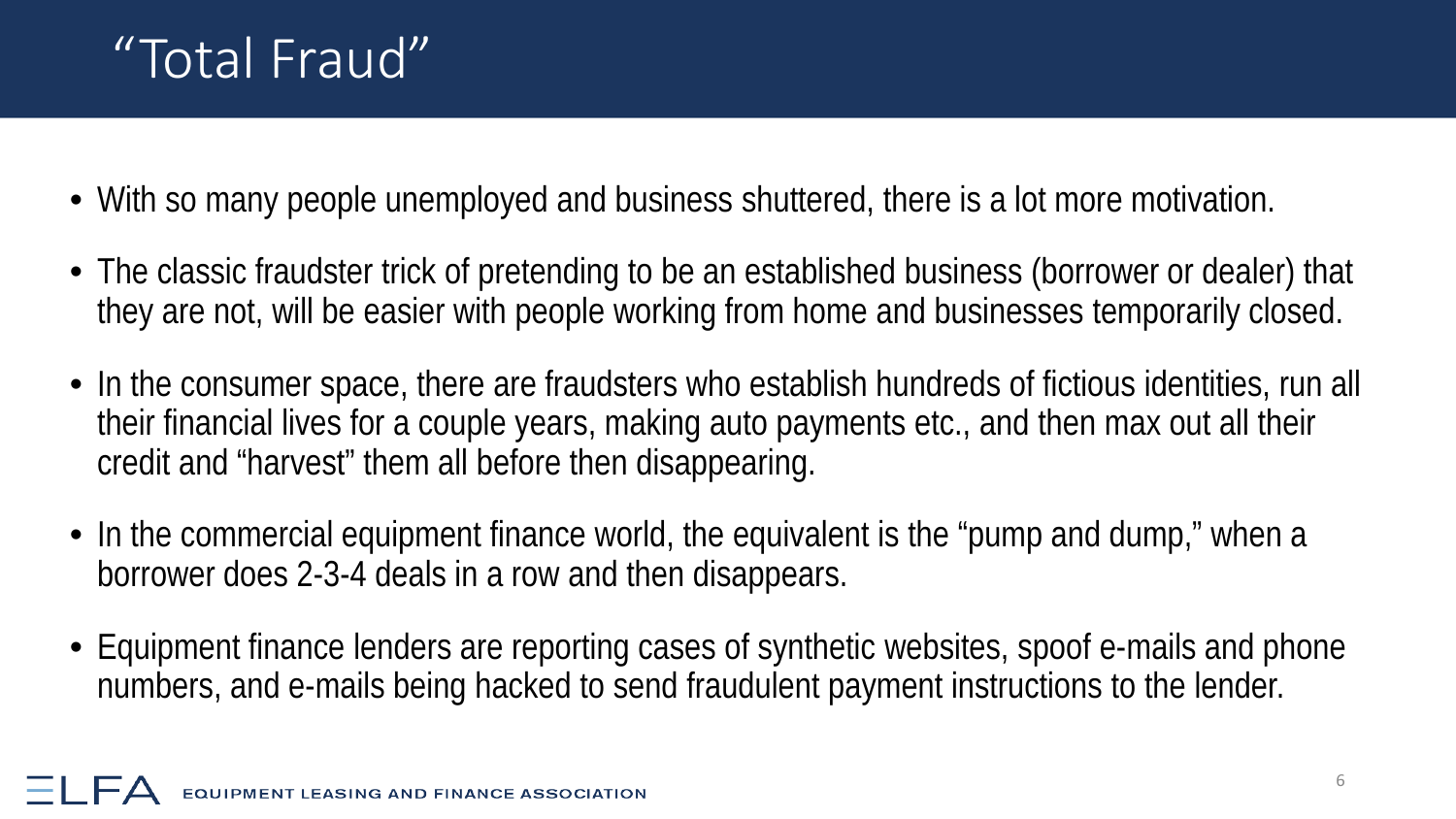## "Total Fraud" *(con't)*

- Temporarily reduce automation.
- Pull more reports from PayNet, Lexis-Nexis, Secretaries of State, and other information providers.
- Use Google Earth, Satellite View and Street View.
- Online/digital verifications for phone numbers, addresses, etc.
- Funding not the place to make credit decisions, but a good place to catch many types of frauds.
- For transactions with less information get first payment in advance with a corporate check.
- Track the magnitude of fraud at the portfolio level; FPDs are a good proxy.
- Carefully monitor portfolio performance of vendors and other deal sources over time.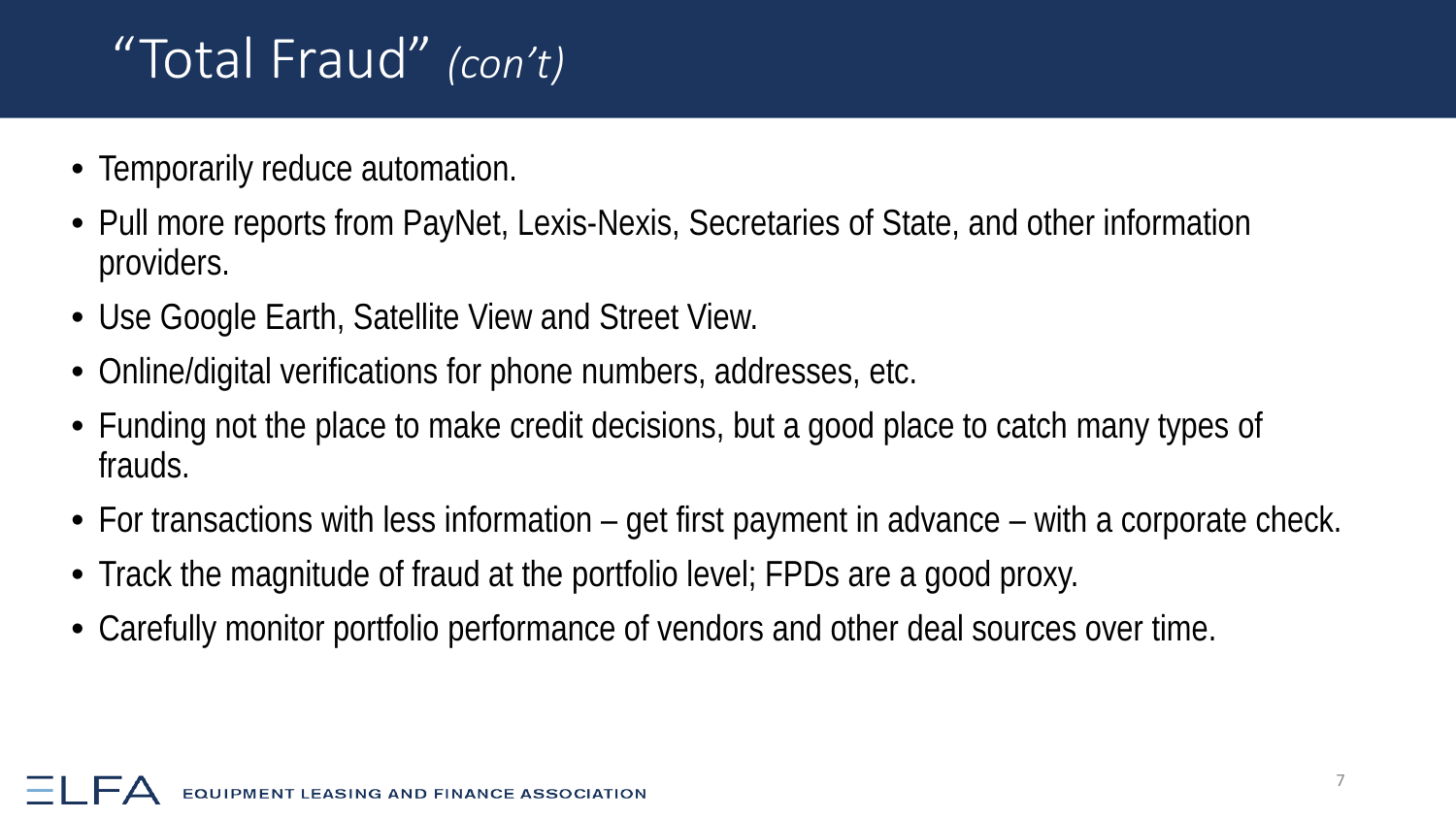### "Partial Fraud"

- Historically not as much of a problem as Total Frauds but huge temptation today to pretend to finance equipment to get cash (and equipment inspections difficult now).
- Cash-strapped vendors and brokers will be tempted to collude (or suggest).
- Ask the otherwise unusual question "why would you want additional equipment now?"
- Classic true story is of a credit application by a day care center on the border of Mexico for a backhoe. What do you think they are going to do with that?
- Equipment that is not common for the borrower's type of business is a red flag, as is substantial geographic distance between a vendor and a borrower, without a logical reason – many times these are straw purchases for a friend or relative.
- Financing or pledging the same asset multiple times, often simultaneously, is common with both Partial Fraud and Total Fraud.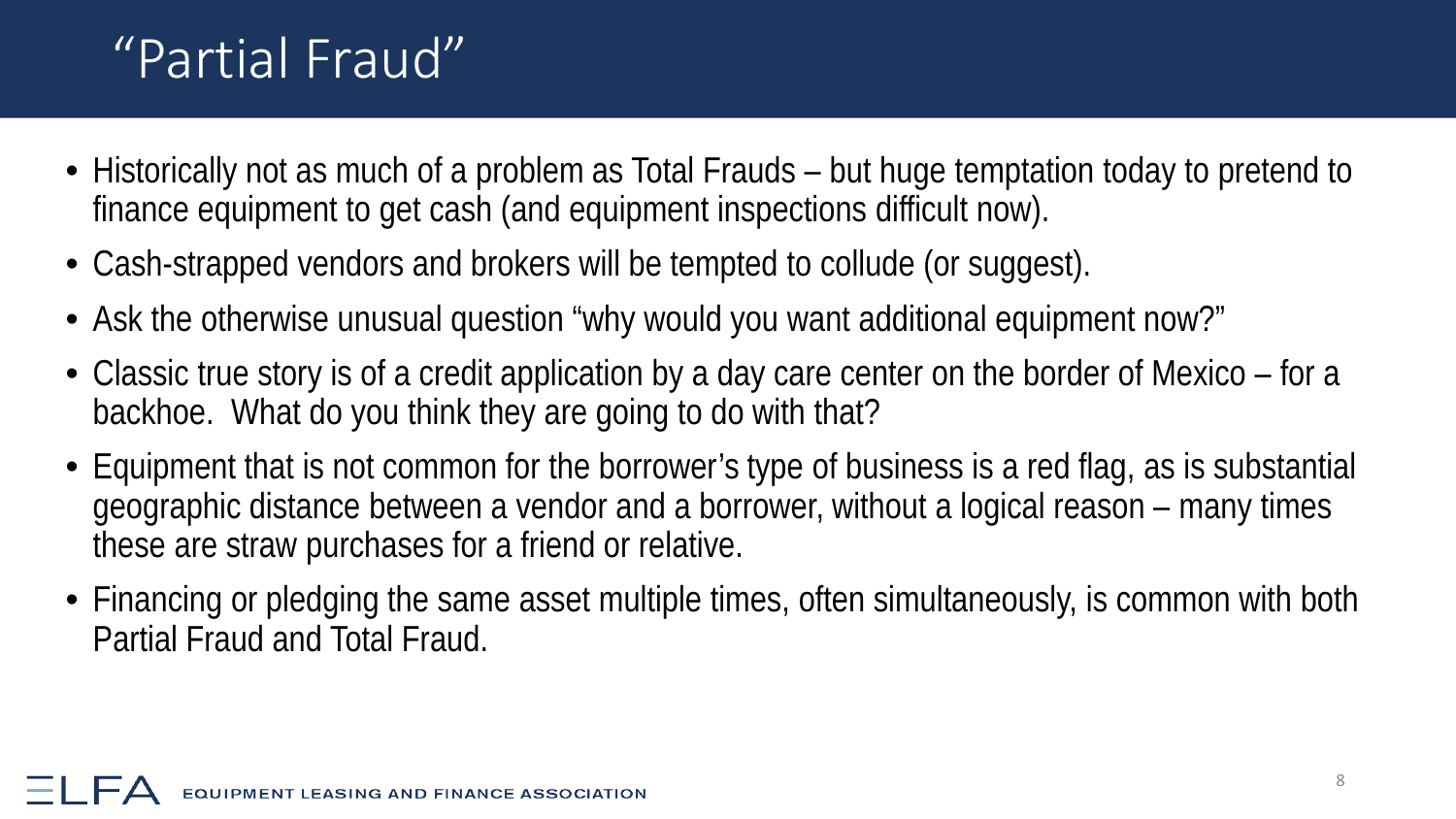## "Partial Fraud" *(con't)*

- Painting a rosier picture for the lender obviously improves the chance of approval.
- Alternative lenders got burned in 2013 approving loans based on doctored bank statements.
- Now get bank statements directly from the bank through a service like Yodlee (might also mitigate risk of fraudulent identity).
- Take extra care in examining equipment descriptions, ages, used equipment represented as new, and the reasonableness of the equipment values listed in vendors' invoices
- True Pic an app to perform secure virtual equipment inspections.
- Differentiate due diligence by industry and/or asset type e.g. IT equipment is inherently fertile territory for fraudsters, with subjective values and hard to verify capabilities.
- Look more closely at any requests from restaurants, brick-and-mortar retailers, hotels, energy producers, and other hard-hit industries.
- Requiring more personal guarantees might dissuade some Partial Fraudsters.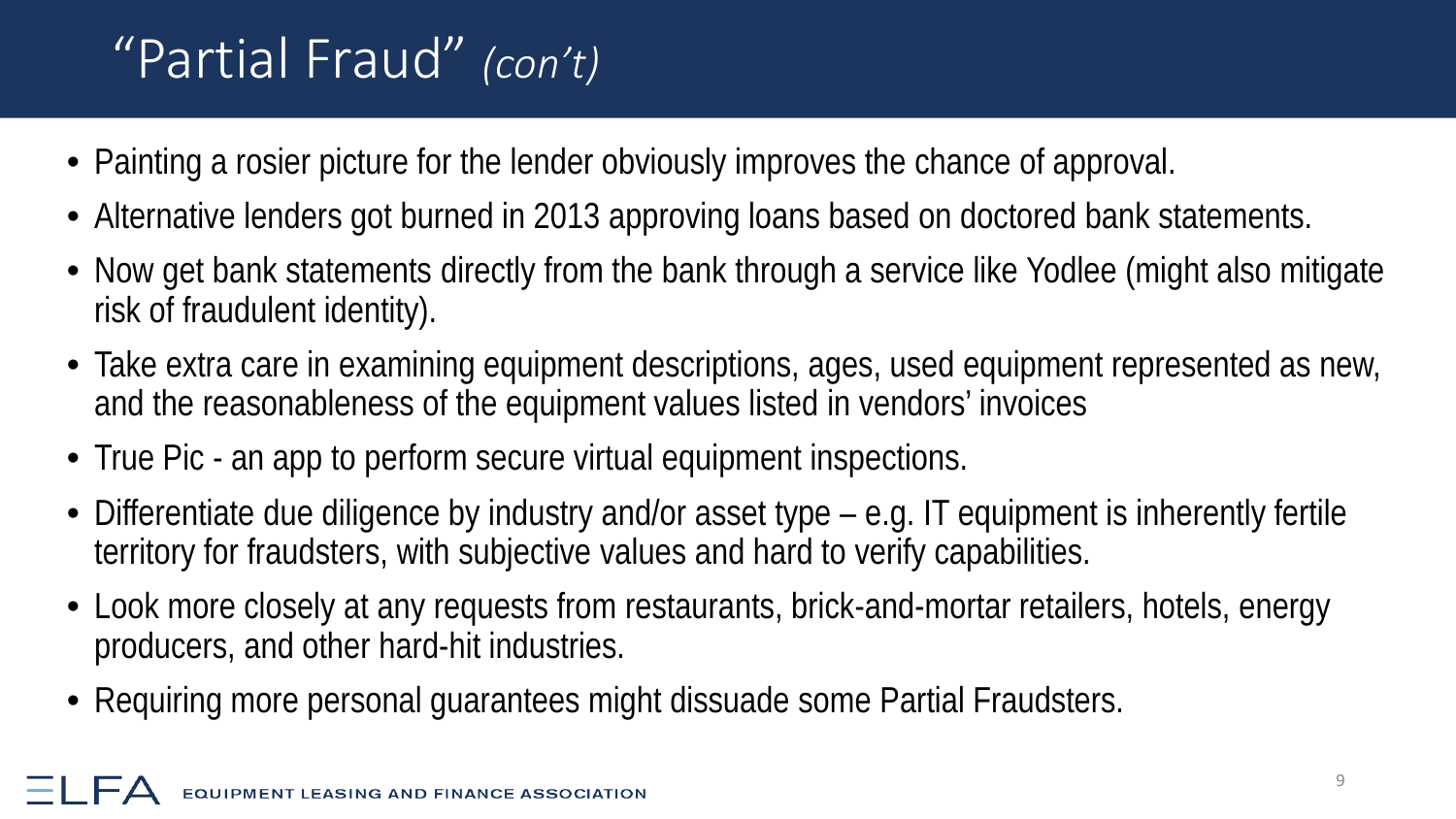### "Technical Fraud"

- "Technical Fraud" (which some people might not consider fraud) occurs when people sign documents for their co-workers, or most of the cases where the lessee says that all the equipment has been delivered, but it really hasn't.
- Not pre-meditated or intended to gain an unfair advantage, but rather is generally motivated by expediency or laziness, not realizing this could cause a real problem later.
- Likely to increase but for a completely different reason the fact that very few professionals are co-located now, with most people working from home.
- Use Docusign or other electronic document systems and require copies of drivers' licenses.
- Gather information on corporate officers' home addresses, home phones, cell phones, etc., even if they are not guarantors (though admittedly this is not easy to do).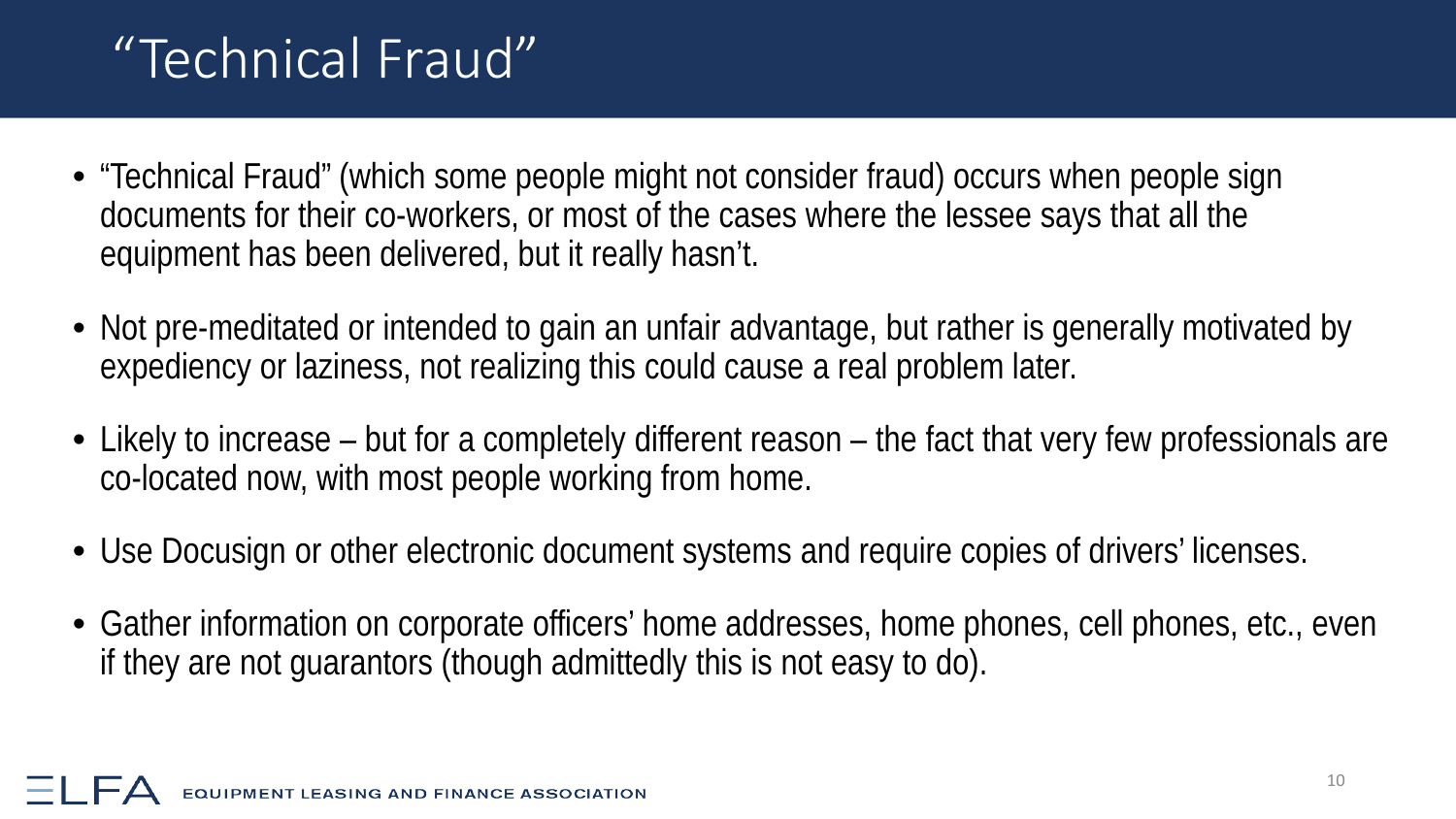### General Fraud Prevention

- Increasing fraud prevention requires extra time and work.
- Risk that important communication will be lost with people working from home.
- Culture of over-communication to overcome personal silos, esp. about anything that smells odd.
- Microsoft Teams can effectively foster better communication within departments.
- Single person review the vendor, collateral, credit, and documentation to get a holistic view.
- Lenders should demand stronger protective processes and transaction terms today.
- For a more comprehensive list of red flags to watch out for: <https://www.monitordaily.com/article-posts/preventing-equipment-fraud/>
- Bill Verhelle, QuickFi CEO: future of fraud prevention is "secure mobile platforms with enhanced security capabilities – facial recognition, drivers license authentication, geo-location, device ID, two-factor text and company e-mail authentications."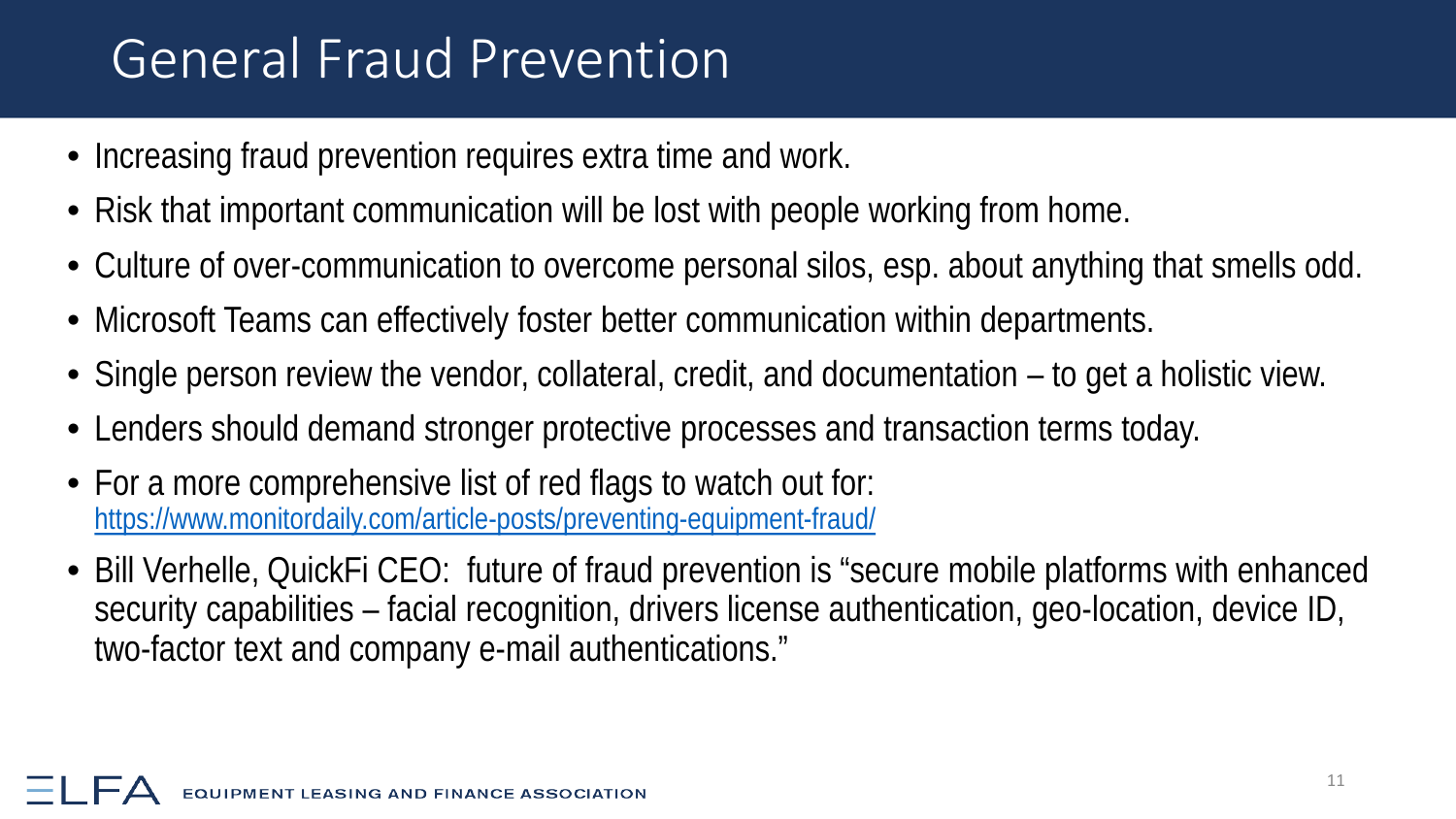

## **Dominic Liberatore** Deputy General Counsel DLL

ΞI **EQUIPMENT LEASING AND FINANCE ASSOCIATION**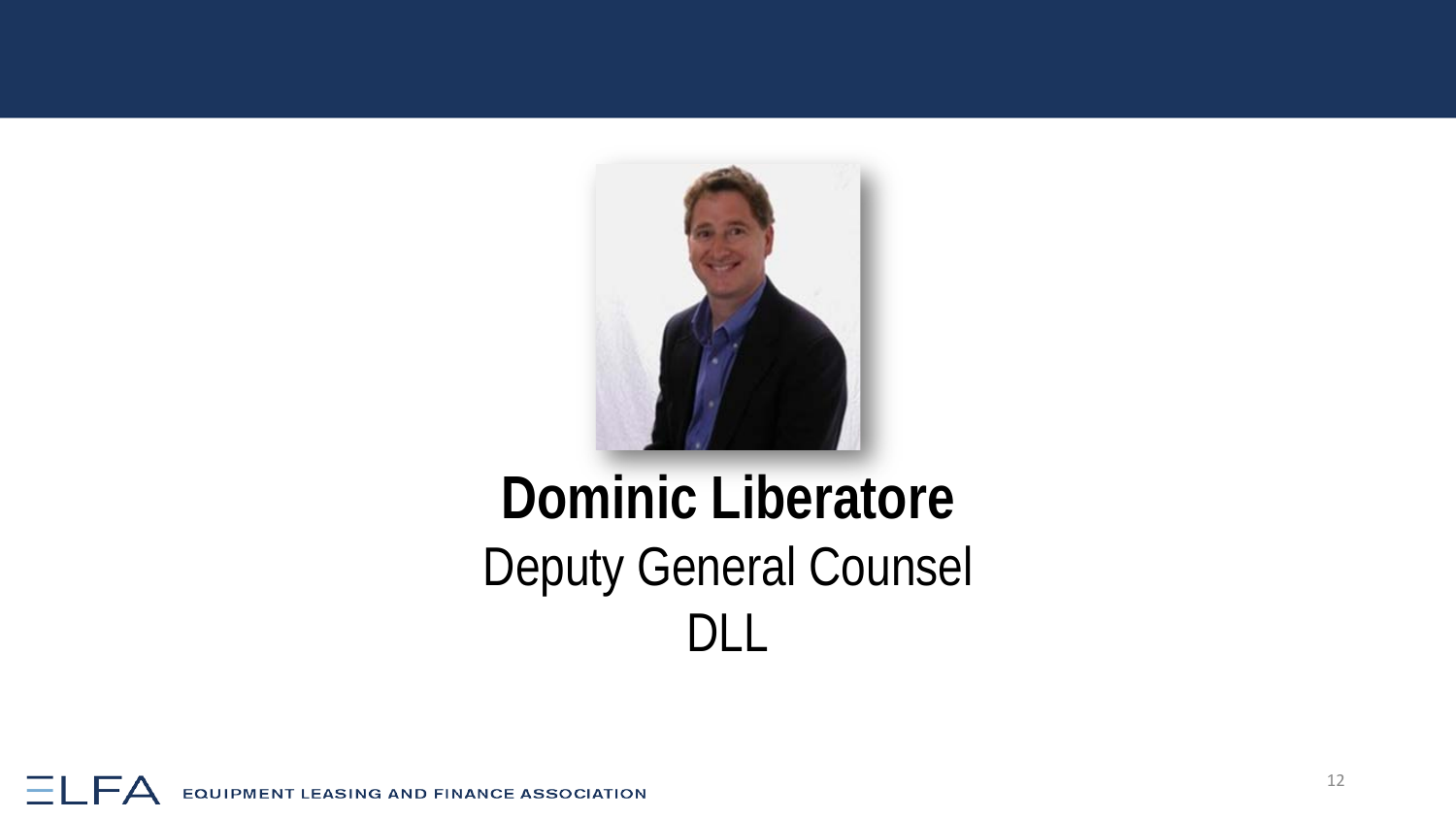## Fraud in the Digital World

- Fraud in the digital world can arise through email correspondence and attachments, e-signed leases or full-blown e-leases. Sometimes a funder will face "old school" deception. Increasingly funders are facing higher tech fraud that is more difficult to detect. Goal of this session is to highlight some practical tips to combat fraud in the modern world.
- One common type of fraud in digital world is email fraud. As the old adage goes, **to be forewarned is to be forearmed**. Some examples include:

o**phishing** (often confused with spoofing – someone attempts to steal financial or confidential information by pretending to be a legitimate person,

o**spoofing** – a person impersonates another user or device in order to launch some form of fraud or network attack, and

o**phony emails with phony links** – links that take the user to the fraudster's website rather than a legitimate site).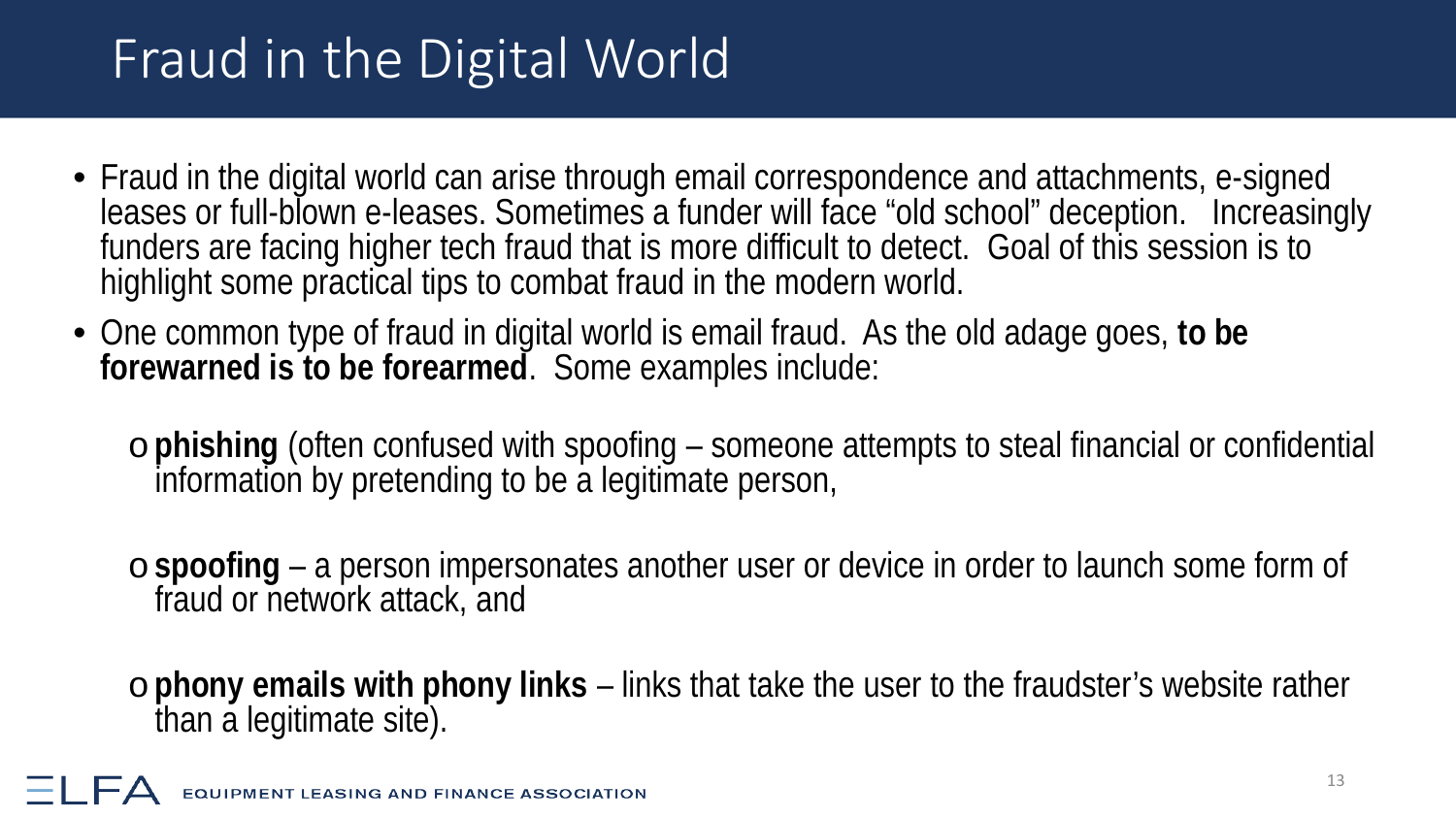## Fraud in the Digital World

- Paperless equipment finance transactions (e-signing & e-leases) more commonplace in last few years. ELFA led an outreach a few years ago and committed fair amount of time and focus. Further, as a result of COVID19, many ELFA members working remotely during pandemic. This means more e-signing and e-leasing. This trend will only continue.
- This increase of paperless transaction is a good thing. However, creates opportunities for bad actors since virtually all face to face interactions replaced by electronic ones. Consider what a big change this is from just 5 or 10 years ago.
- Distinction between e-signing and full-blown e-leases.
- Done properly, e-signing and e-leasing just as secure as (potentially more than) paper leases. However, easy to get complacent in digital world. It's imperative not to do so. Follow your process and follow the basics.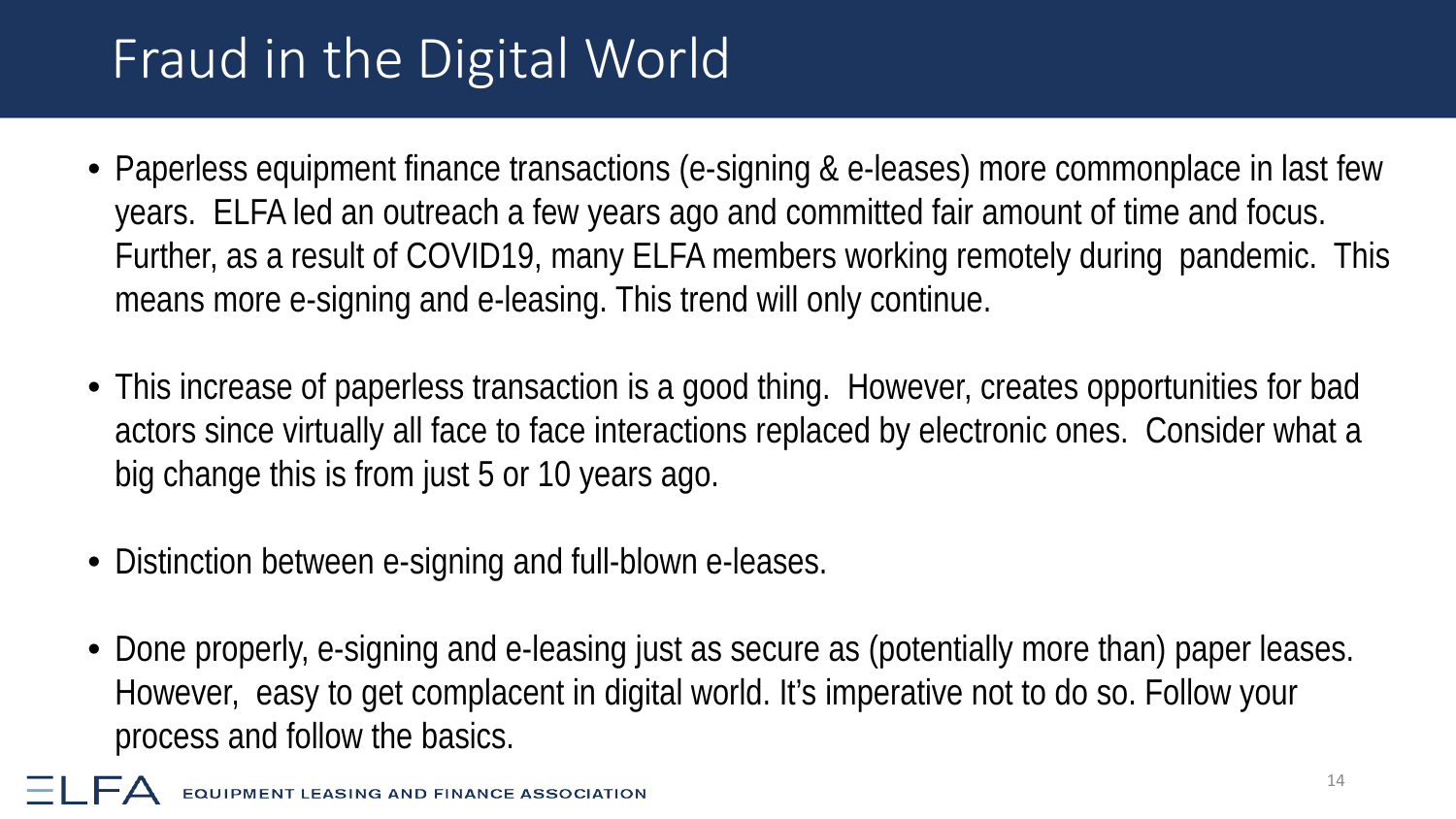- To minimize fraud risk for equipment finance transactions, consider:
	- o Which e-sign provider will be used, one selected by the funder or instead by customer? If selected by you, you will have already performed your due diligence on the provider for signer authentication process (many providers offer different levels of signer authentication), size and overall viability, platform and security protections, audit trail and e-vaulting capabilities (if applicable). Many providers out there. Not all are equal or industry known/accepted.
	- o Is e-sign provider a recognized name in the market or a new and/or unknown entity? This is important for e-signing and crucial for securitizing and syndicating of full-blown e-leases.
	- o Is e-sign service being done by customer itself (i.e., a "home grown" e-sign solution)? Same considerations as above. Heightened concern as to signer authentication. Think about this--how would you know who really signed for a home-grown solution? Raises some of the same concerns as signature stamp.
- All these questions go to strength and completeness of underlying processes and protections of e-sign service being used and, ultimately, enforceability of underlying leases.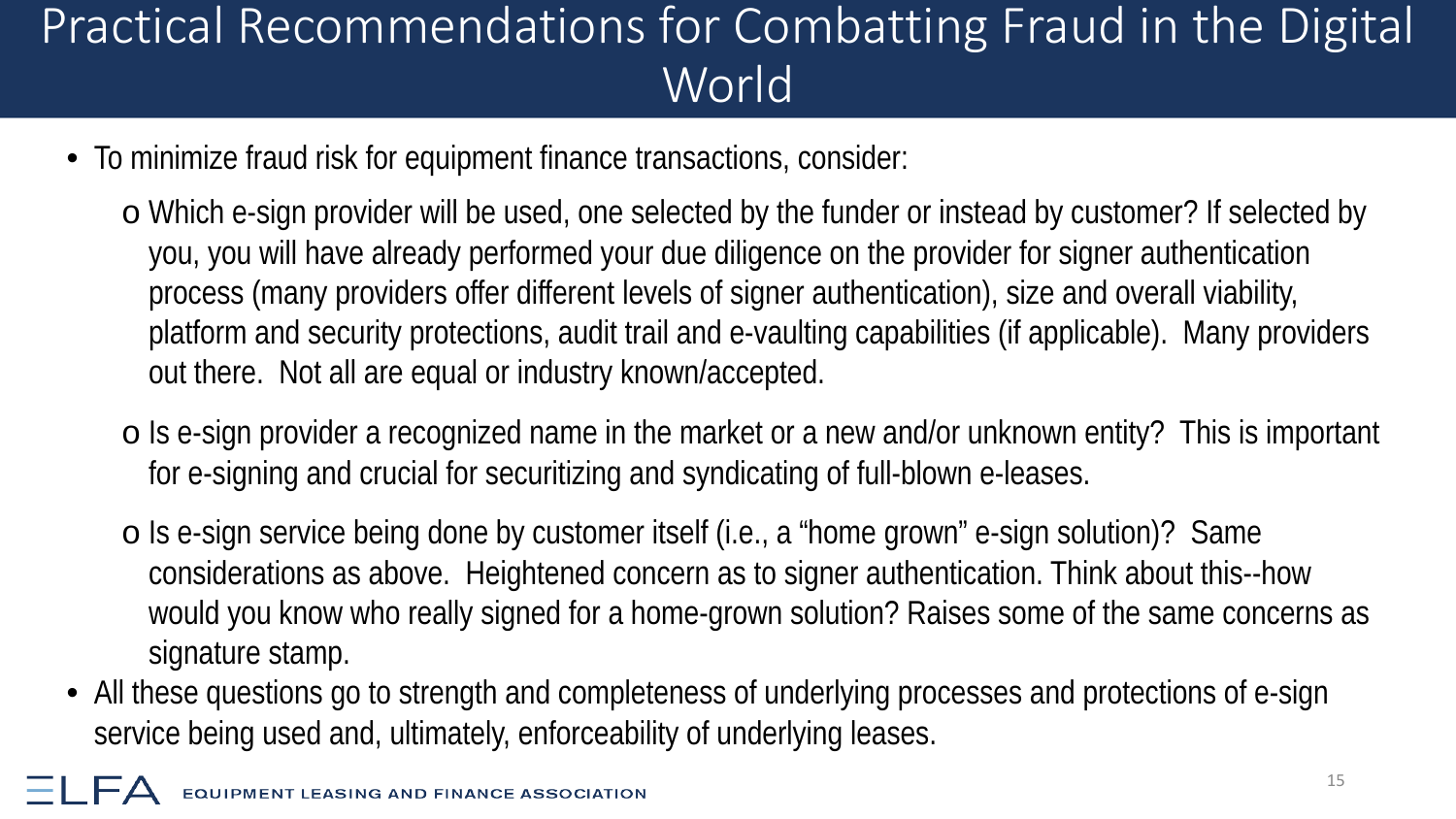- For equipment finance transactions, important to retain audit trail (certificate of completion). Not simply akin to cover sheet. This is a key document that summarizes who signed lease, date and time when signing occurred, and IP address(es) used.
- Whose e-sign *account* is to be used? Even if e-sign provider is same source used by funder (for instance, customer's or originating vendor's account), different signer authentication levels may have been chosen by e-sign account owner, or in the case of electronic leases, "single authoritative copy" process may not have been selected (for purpose of establishing who has sole "original").
	- o If using e-sign account owned by entity other than funder, probably won't have ability to ask for audit trail directly from provider if not given to you by account owner.
- Signer Authentication. Does e-sign provider offer two-step verification, such as a text with a code, or some out of wallet identity check service? Some funders simply rely on using known email addresses. May be appropriate in a small ticket environment. However, given no face to face interactions, taking extra step is important and incremental time and cost generally not significant. Of course, need to balance with customer experience. Consider using different levels depending on dollar size.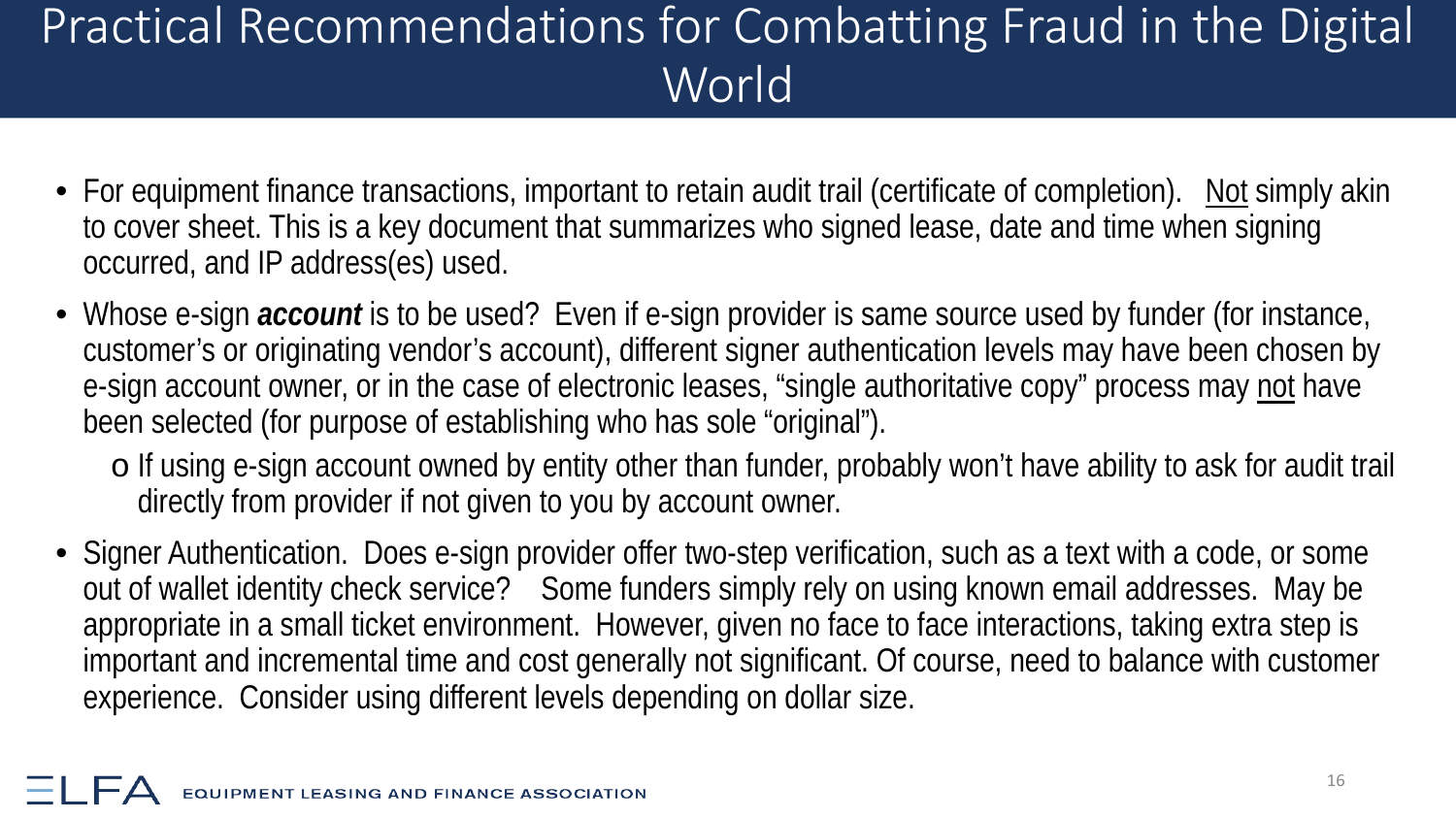- Similar to traditional fraud, in digital world crucial to remember and apply basics.
	- Due diligence on customer and its email address important.
	- Don't skip steps. Look at customer's email address closely.
	- If anything looks suspicious (and even if it doesn't!), hover cursor over email address(es) and any embedded links BEFORE clicking.
- Be on lookout for emails not from actual company email domain ([John.DoeatABC@aol.com](mailto:John.DoeatABC@aol.com) vs. John.Doe@ABC.com). Also, be wary of personal email addresses.
- Ask yourself, does email look "fishy", include typos or just seem off somehow (if so, dig deeper!).
- Funders need to train employees on basic technology issues, including email security precautions, IP addresses, URLs/website addresses, secured site designation, internet links and internet names.
- Trainings need to be followed by regular training refreshers and updates because technology and fraud techniques constantly changing.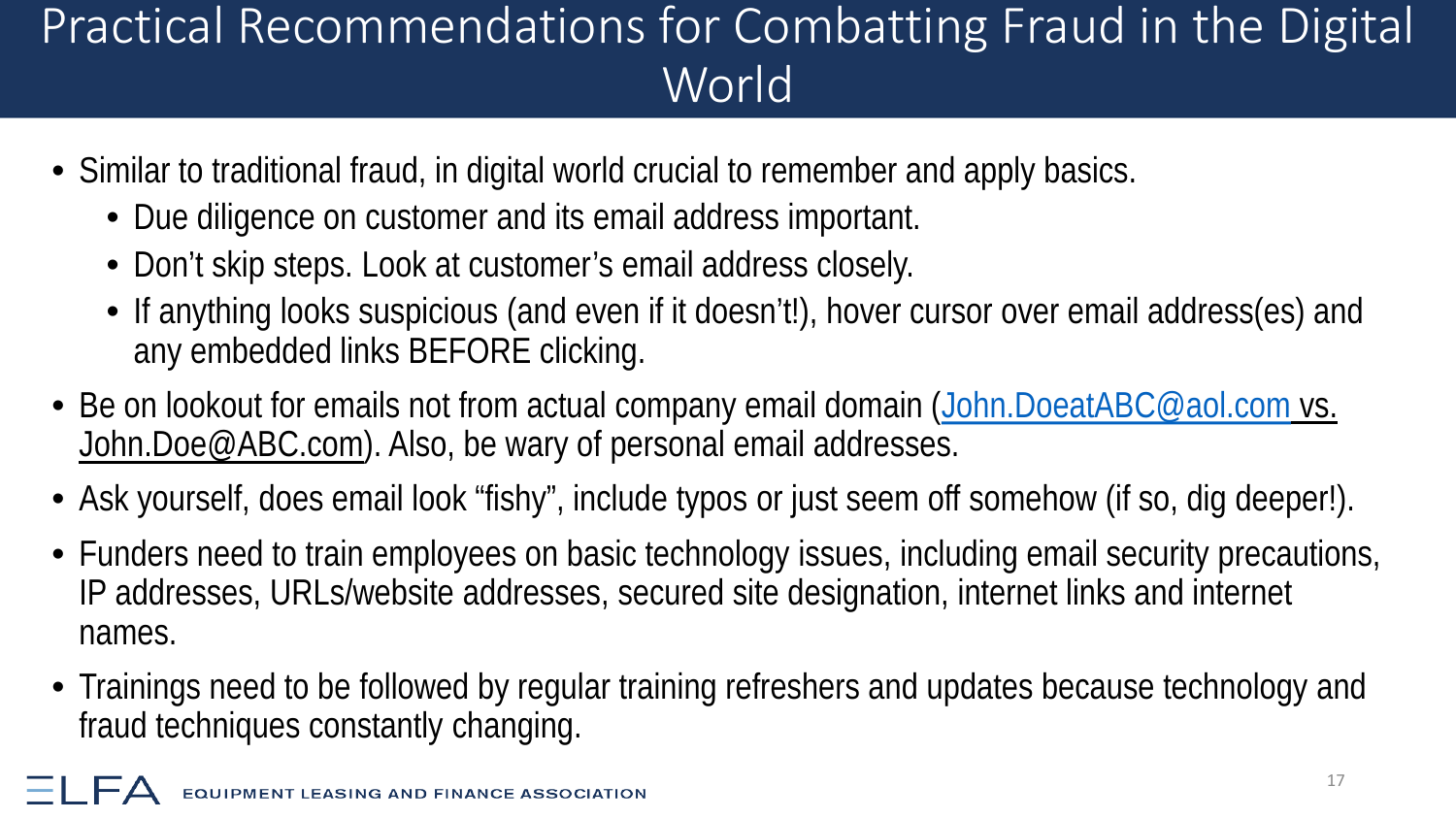- To minimize fraud risk, whether dealing with email correspondence and attachments, old fashioned wet ink signed paper leases or e-signed or full-blown e-leases, institute standard back office processes including required lessee due diligence and consistently apply, even for repeat business.
- Remember that common sense and due care needed just as much in digital world as paper world.
- Fraud is a constantly evolving threat. If some component of deal does not feel right, it might not be.
- Drill down, pick up phone, go to customer or perform other due diligence in light of facts and circumstances.
- It's always obvious... in hindsight!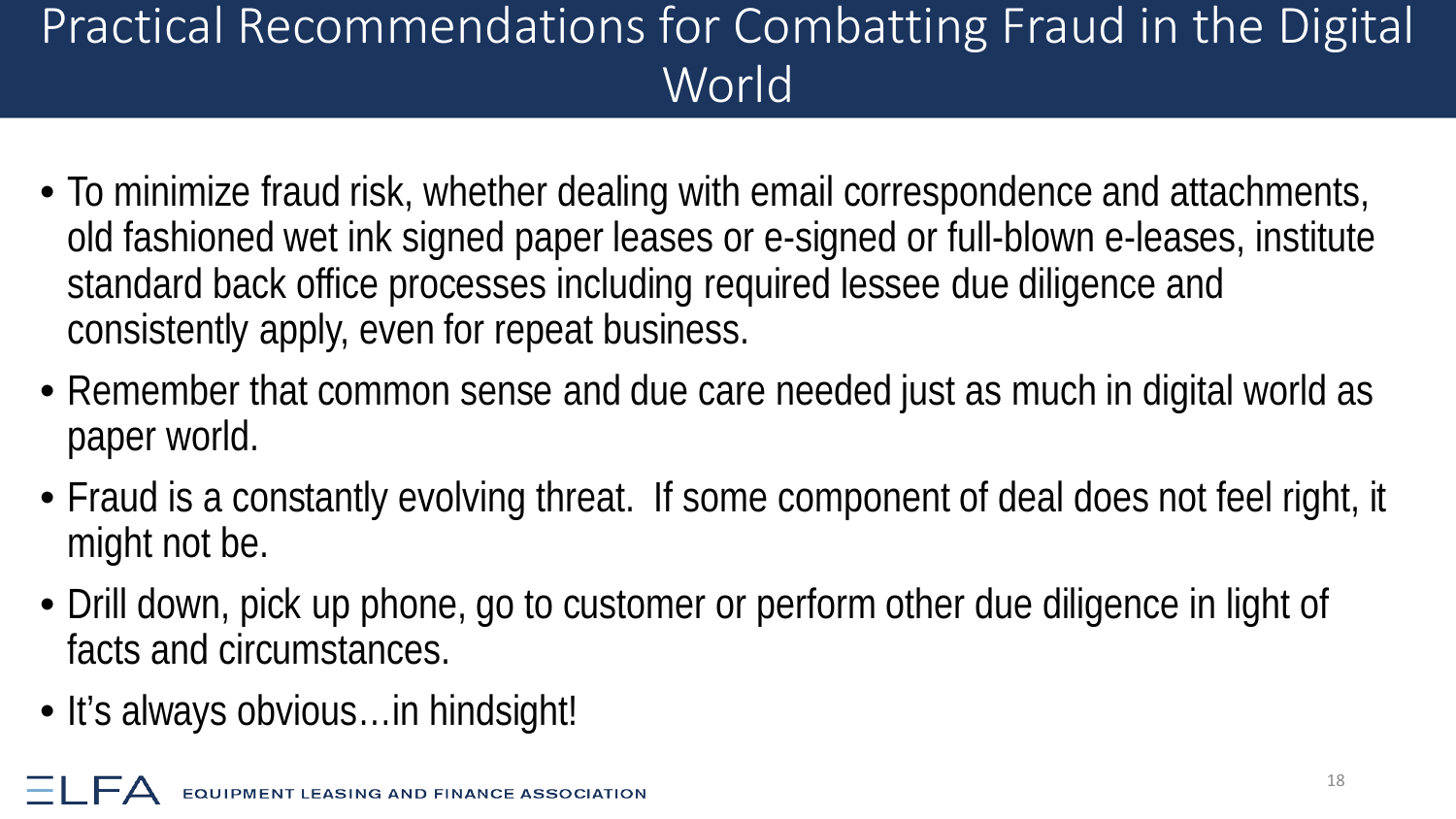

## **Andrew Cotter** EVP, Chief Information Officer Somerset Capital Group, Ltd.

 $\overline{\phantom{a}}$ **EQUIPMENT LEASING AND FINANCE ASSOCIATION**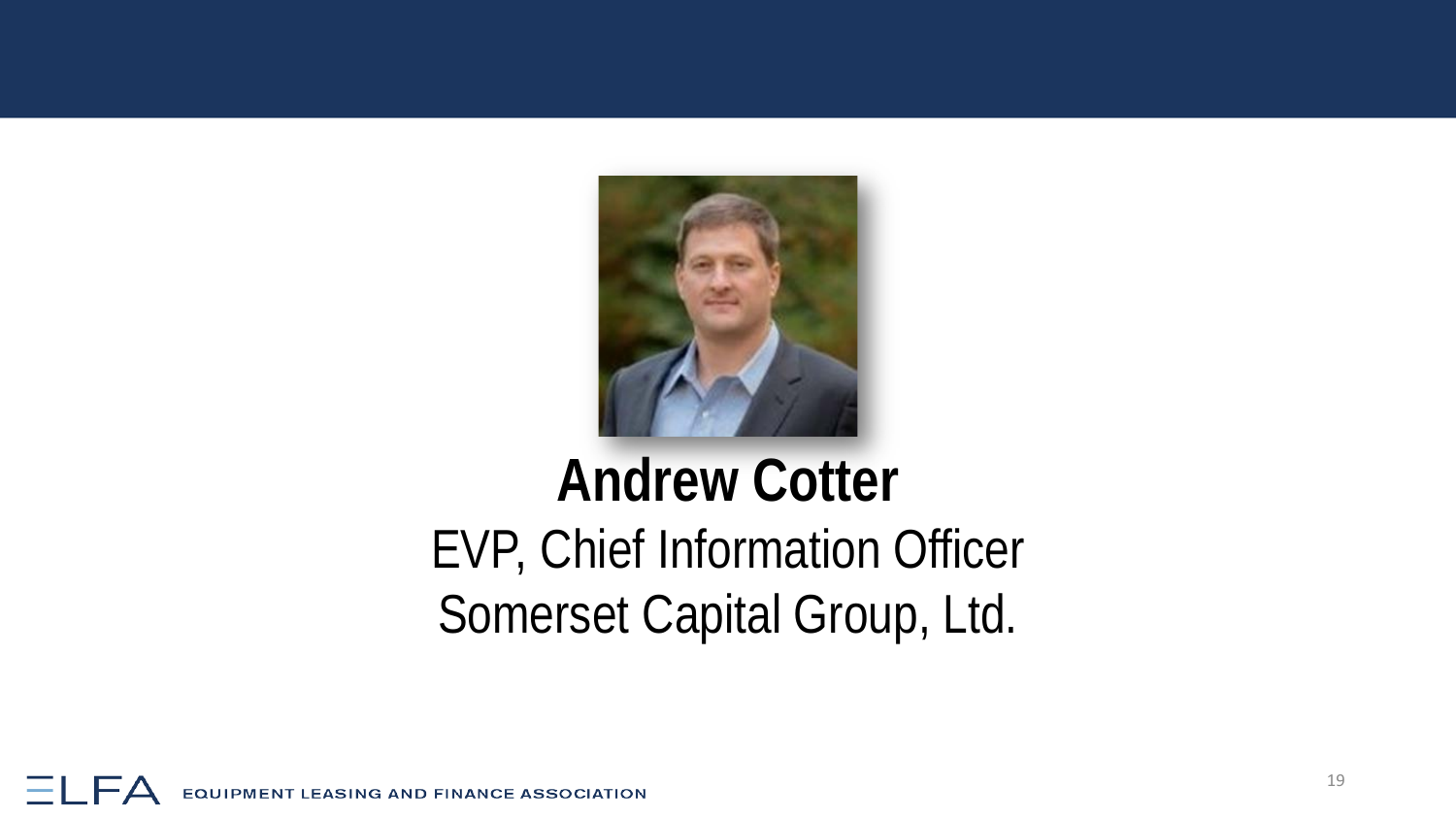# Cybersecurity: Today's New Reality

- Shift to Work from Home
- Traditional planning cycles out the window
- Business continuity with no defined timeline
- Conditions that changed daily

*"42% of U.S. workers who did not telecommute previously are doing so now"* 

CNBC All America Survey April 9th, 2020

### **Security has never been more important**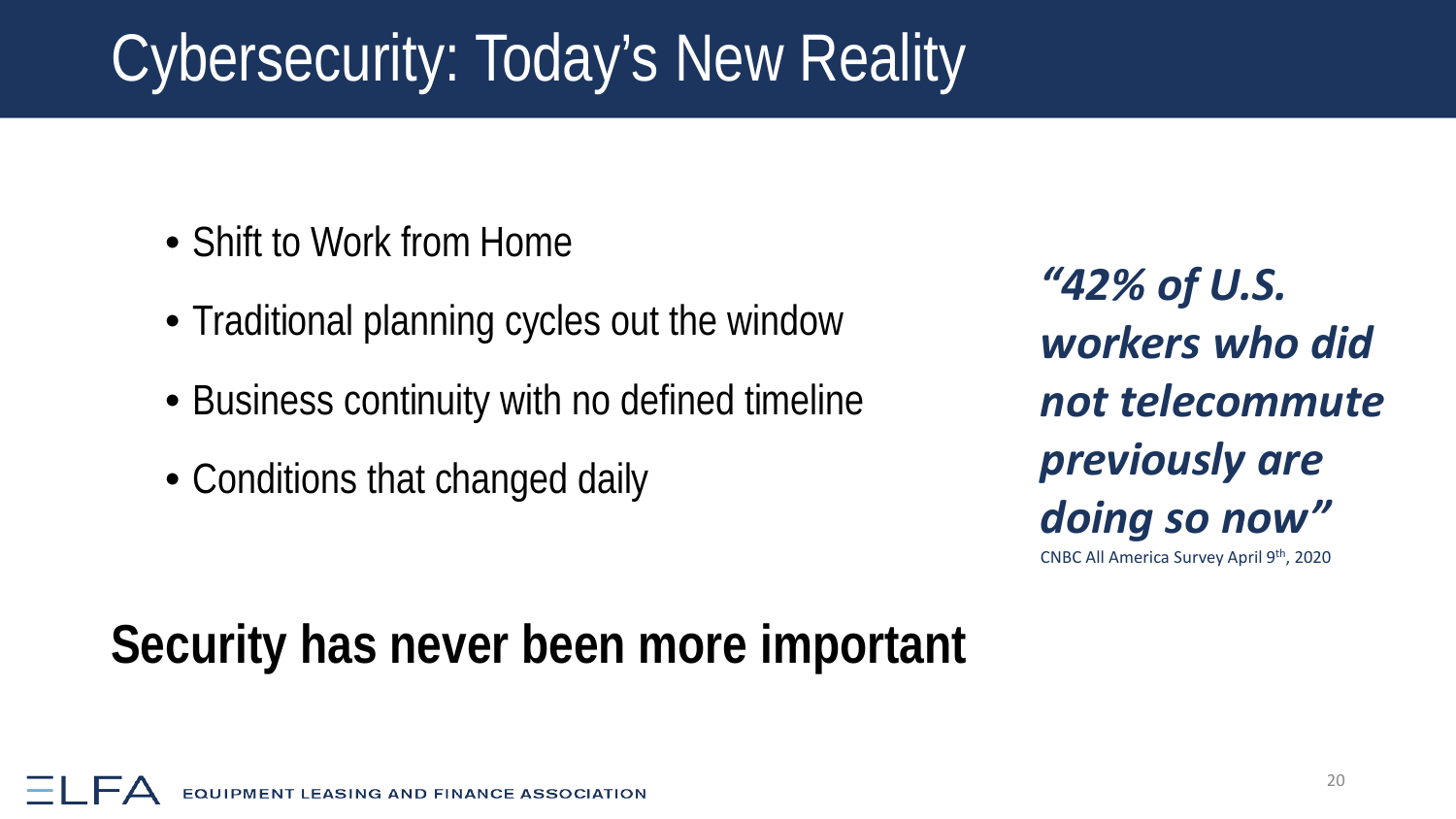# Cybersecurity: Common Obstacles

### **Barriers making this challenge difficult to address**

- IT scrambled to enable access and source equipment
- Employees unfamiliar with working from home
- Too much security restricts productivity
- Too little security opens the organization up to risk
- Existing plans were insufficient to maintain a viable security posture for such a large shift this quickly

**"WHO reports fivefold increase in cyber attacks"**  who.int 23 April 2020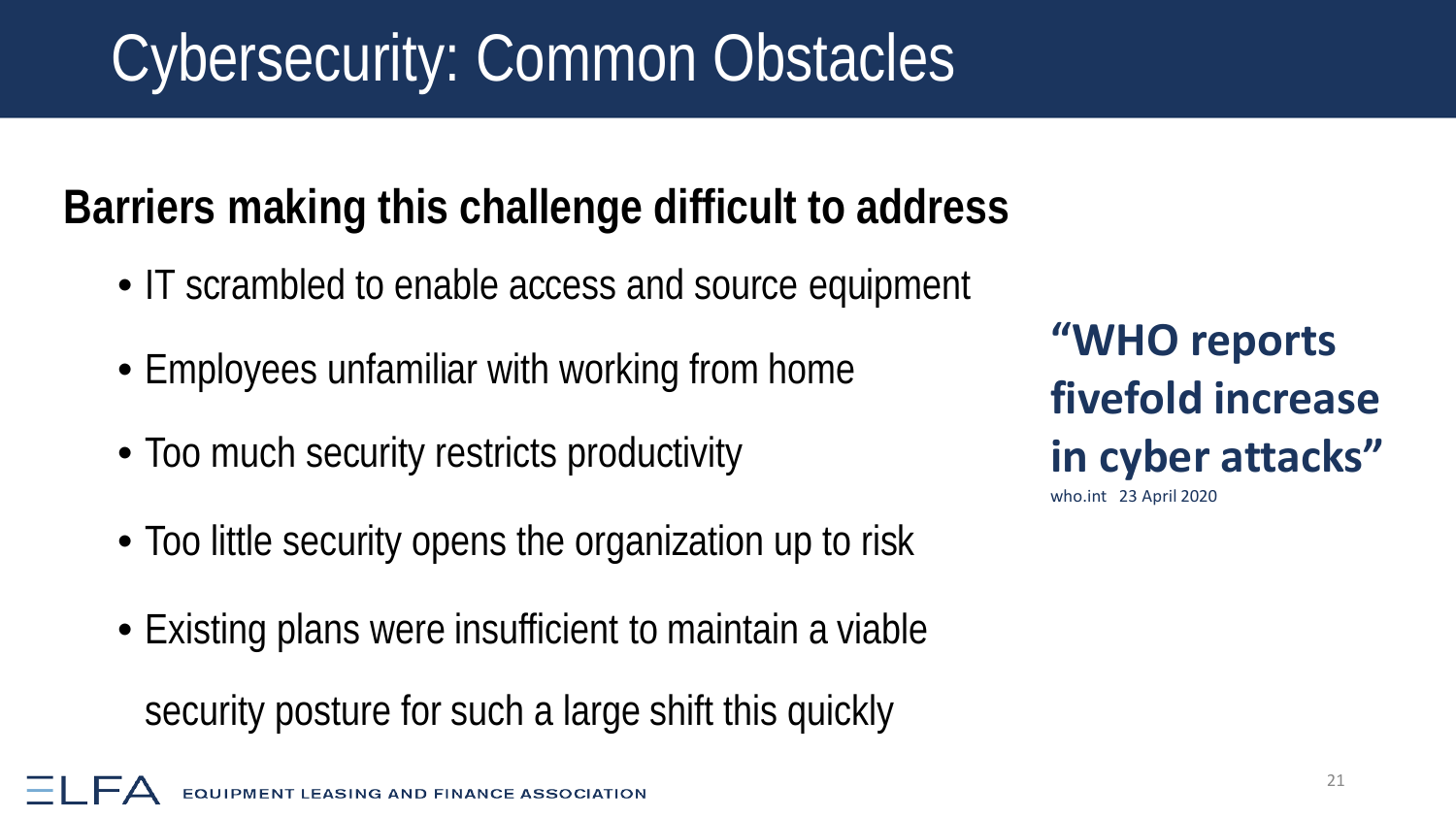# Cybersecurity: Key Attack Vectors

- **Phishing**
- Insecure endpoints
- Malicious applications
- Zero Day Exploits
- **Malware**
- Malicious Insiders
- Trust relationships
- Unpatched vulnerabilities
- **Ransomware**
- Man-in-the-middle attack
- Weak and stolen credentials
- **Advanced Persistent Threats**
- Denial of Service
- SQL injection
- Weak encryption
- Misconfigured devices

**145** 

Average number of security breaches in 2019

**+11 Media Control**<br>Increase in security breaches since last year

**67** Increase in security breaches in the last five years

*Ninth Annual Cost of Cybercrime Study March 6, 2019 accenture.com*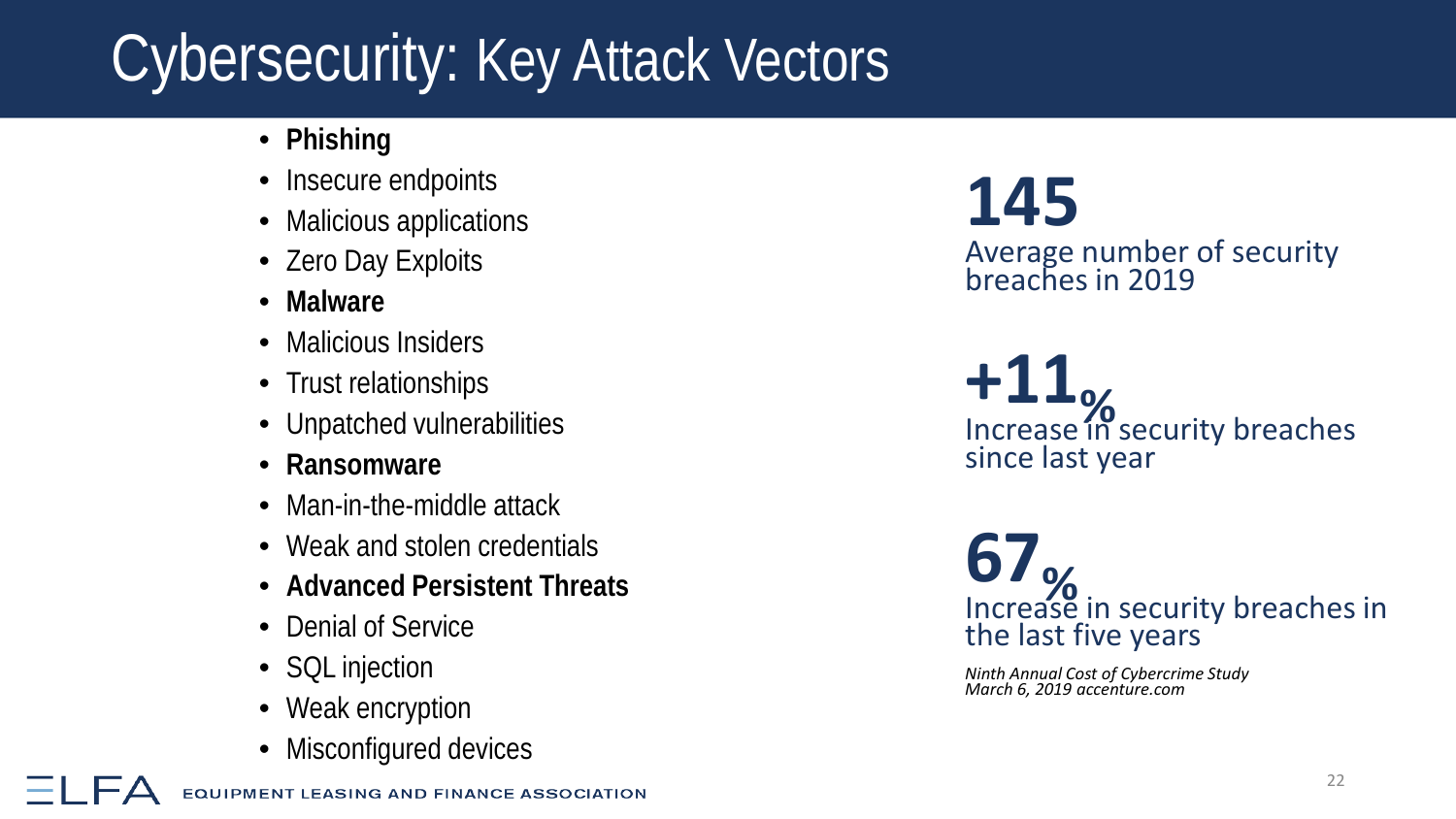# Cybersecurity: Phishing

#### **Types of Phishing Attacks**

- **Spear phishing**  Targets a specific individual or group of individuals
- **Smishing** SMS messages instead of email
- **Vishing** An attack conducted by telephone
- **Whaling** Business email compromise (BEC) targets a high-profile victim
- **Cloning** Copies a legitimate email from a trusted sender replacing a link or file
- **Angler Phishing –** Using social media to masquerade as a legitimate party

### *"When in Doubt: Hang Up, Look Up, & Call Back"*

*Brian Krebs - KrebsonSecurity.com*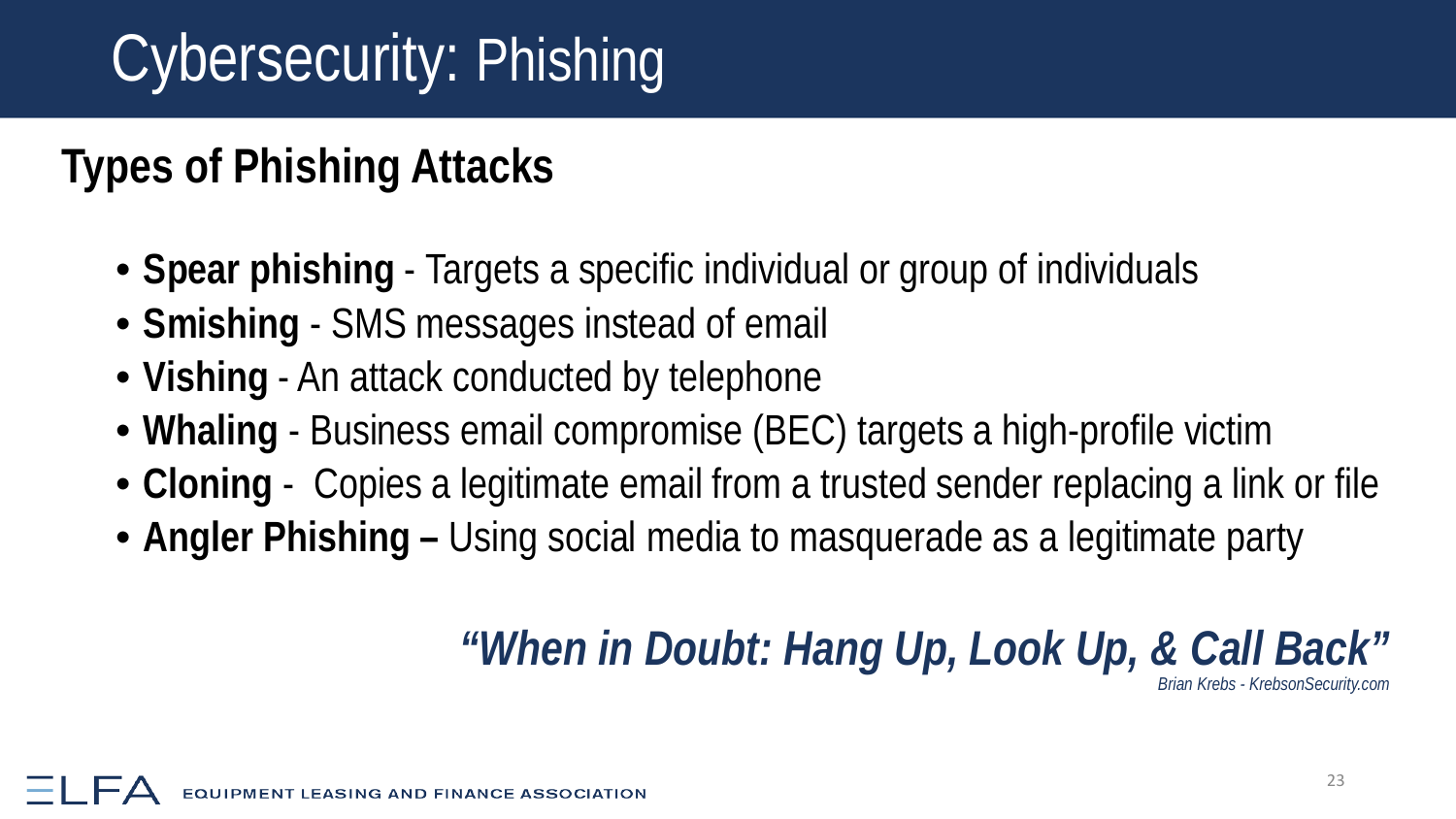# Cybersecurity: Phishing

### **Phishing Techniques**

- **Pharming**  Redirects a user to a bogus website
- **Link Spoofing -** Making a malicious URL appear similar to an authentic URL
- **Domain Spoofing**  Substitutes a false URL to deceive users
- **Session Hijacking**  Stolen session ID to impersonate a legitimate user
- **Pharming** Cache poising against domain name system (DNS)
- **Evil Twin** A rouge Wi-Fi access point masquerading as a legitimate one

*"60% of Americans say they or a family member has been a victim of a phishing attack, and 15% will be targeted more than once every year.* Accenture study Jan 28, 2020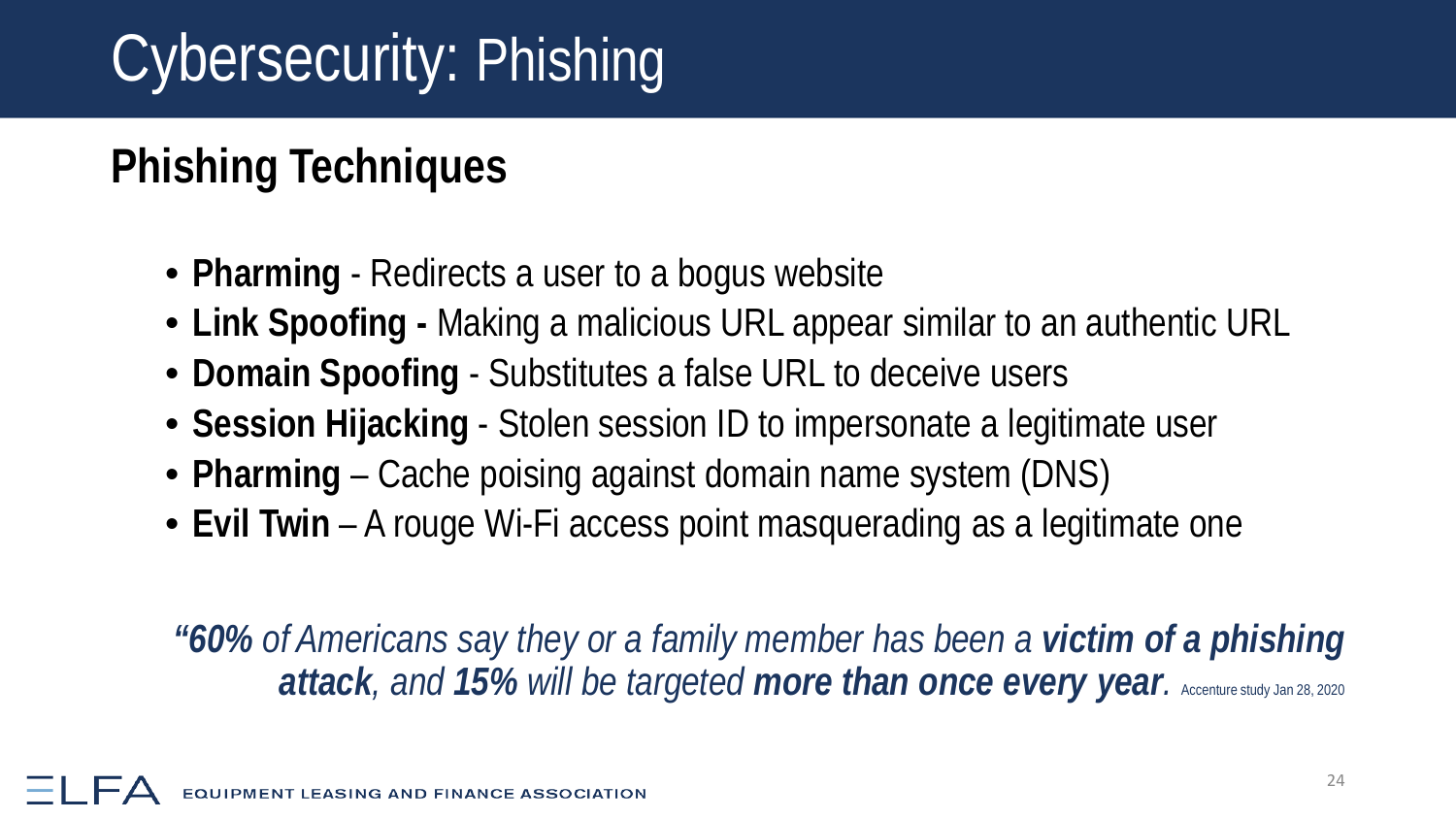# Cybersecurity: Phishing

### **COVID -19 Related Domain Spoofing Activity**

*The total number of domains registered per day that contain a COVID -19 related term, according to DomainTools. The red line indicates the count of domains that DomainTools determined are "likely malicious." The blue line refers to domains that are likely benign.* 

*~ KrebsonSecurity.com*

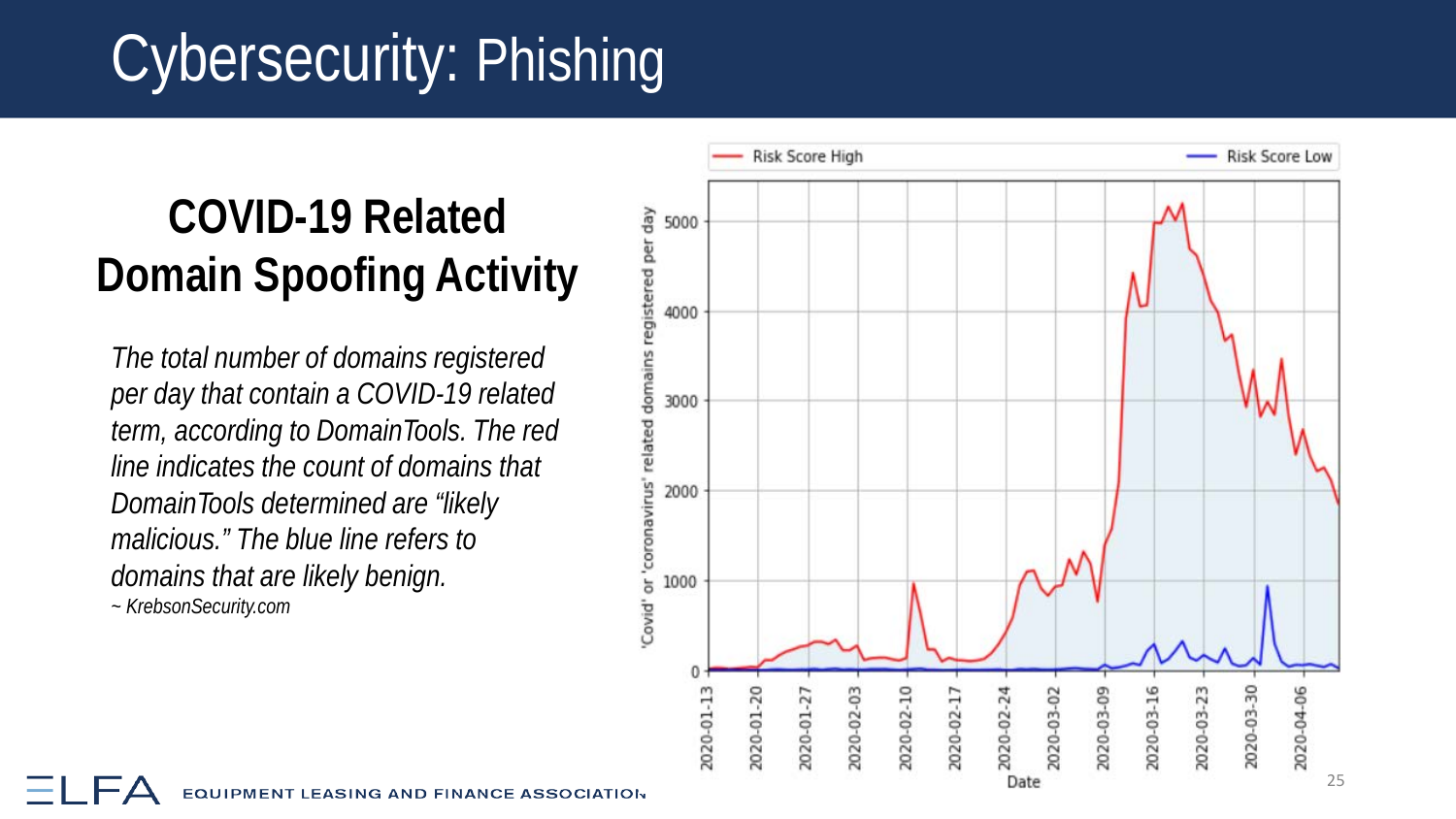# Cybersecurity: Malware



Investigation shows query traffic to a domain hosting a malicious COVID-19 map

 $\overline{\phantom{a}}$ 

Fake coronavirus live update style maps to spread the AzorUlt information stealing trojan



April 1, 2020 umbrella.cisco.com

**EQUIPMENT LEASING AND FINANCE ASSOCIATION**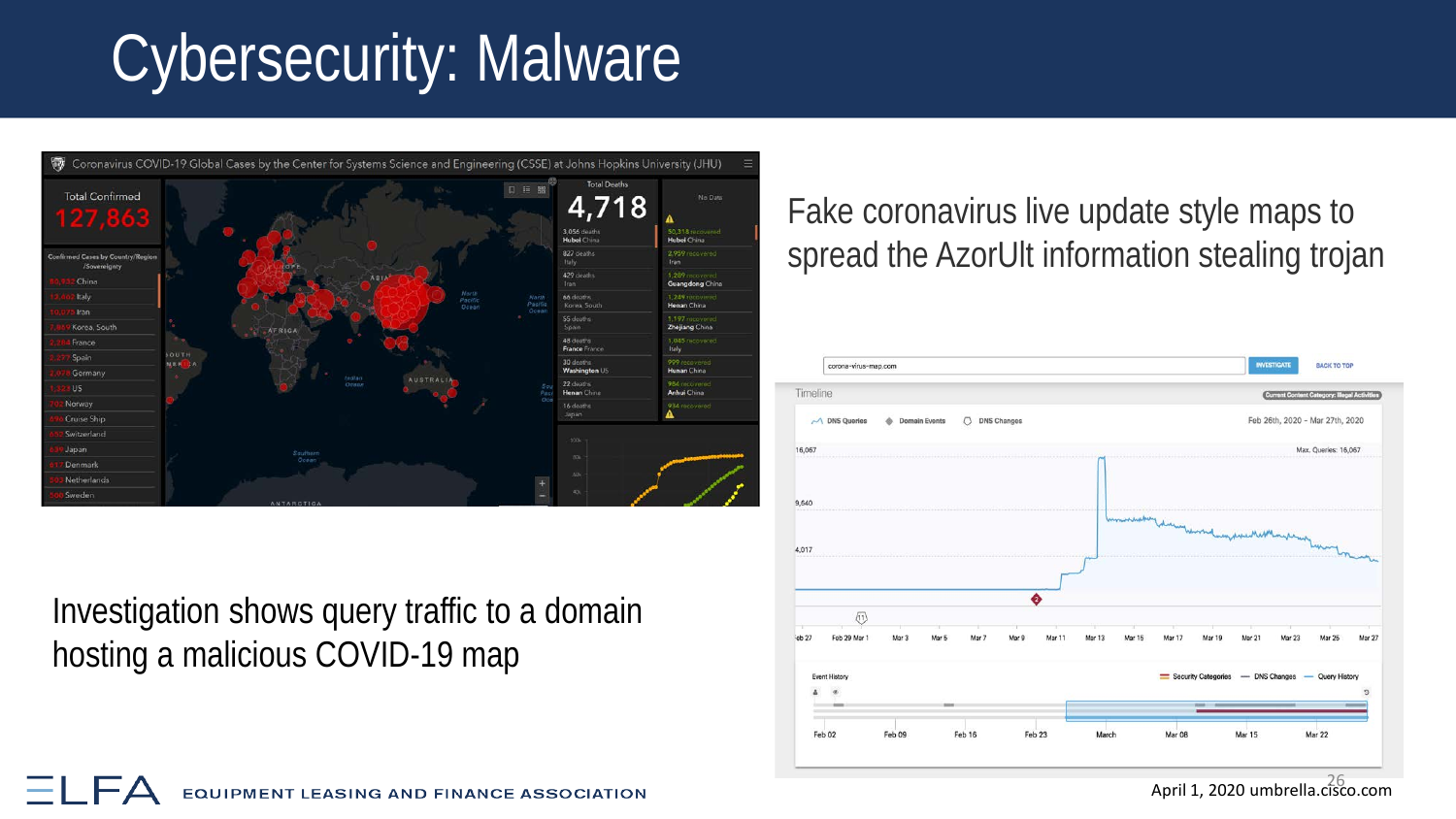# Cybersecurity: Ransomware

#### *Ransomware attacks shot up 500% IN 2019.*

Panda Security *2019: A Record-Breaking Year For Ransomware*

#### Ransomware-as-a-service (RaaS)

| <b>USD</b> | <b>BTC</b> | <b>Malware</b> |
|------------|------------|----------------|
| \$12.5M    | $-1,600$   | Ryuk           |
| \$10.9M    | 565        | DoppelPaymer   |
| \$10.0M    | 1,326      | REvil          |
| \$9.9M     | 1,250      | Ryuk           |
| \$6.1M     | 850        | Maze           |
| \$6.0M     | 763        | REvil          |
| \$5.3M     | 680        | Ryuk           |
| \$2.9M     | 375        | DoppelPaymer   |
| \$2.5M     | 250        | <b>REvil</b>   |
| \$2.5M     | 250        | DoppelPaymer   |
| \$2.3M     | 300        | Maze           |
| \$1.9M     | 250        | DoppelPaymer   |
| \$1.6M     | 216        | BitPaymer      |
| \$1.0M     | 128        | Maze           |
|            |            |                |

Table 1. **Largest Ransom Demands Reported in 2019** 

*Crowdstrike 2020 Global Threat Report*

**EQUIPMENT LEASING AND FINANCE ASSOCIATION**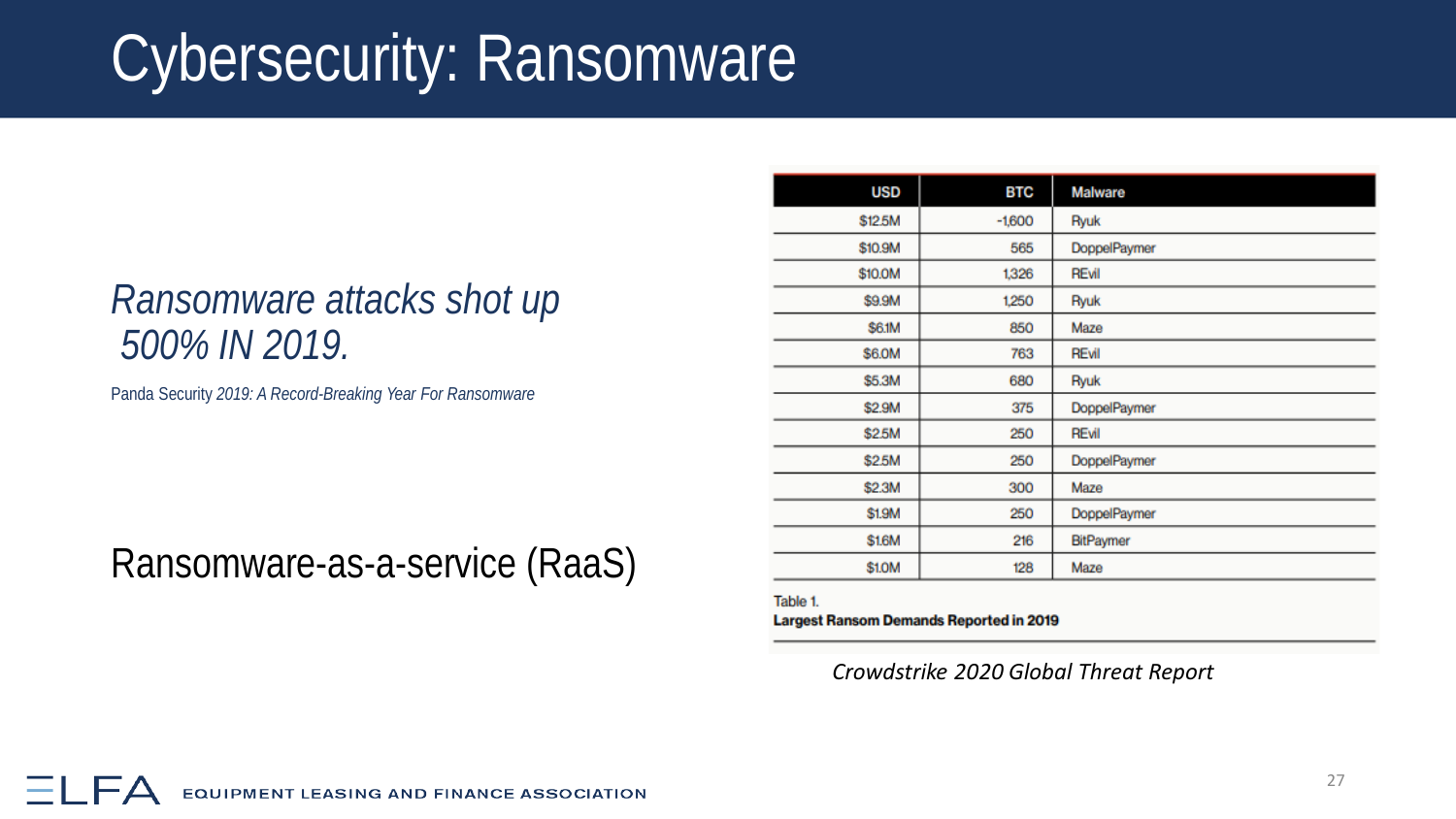# Cybersecurity: Advanced Persistent Threats

• Carefully planned and designed to infiltrate a specific organization

#### • **Infiltration**

- Gain access through an email, network, file or application vulnerability
- **Escalation and Lateral Movement**
	- Attackers insert malware into an organization's network
	- They move laterally to map the network and gather credentials
- **Exfiltration**
	- Typically store stolen information in a secure location within the network
	- They then extract, or "exfiltrate" it without detection.

## **Characteristics of an APT Attack:** Unusual activity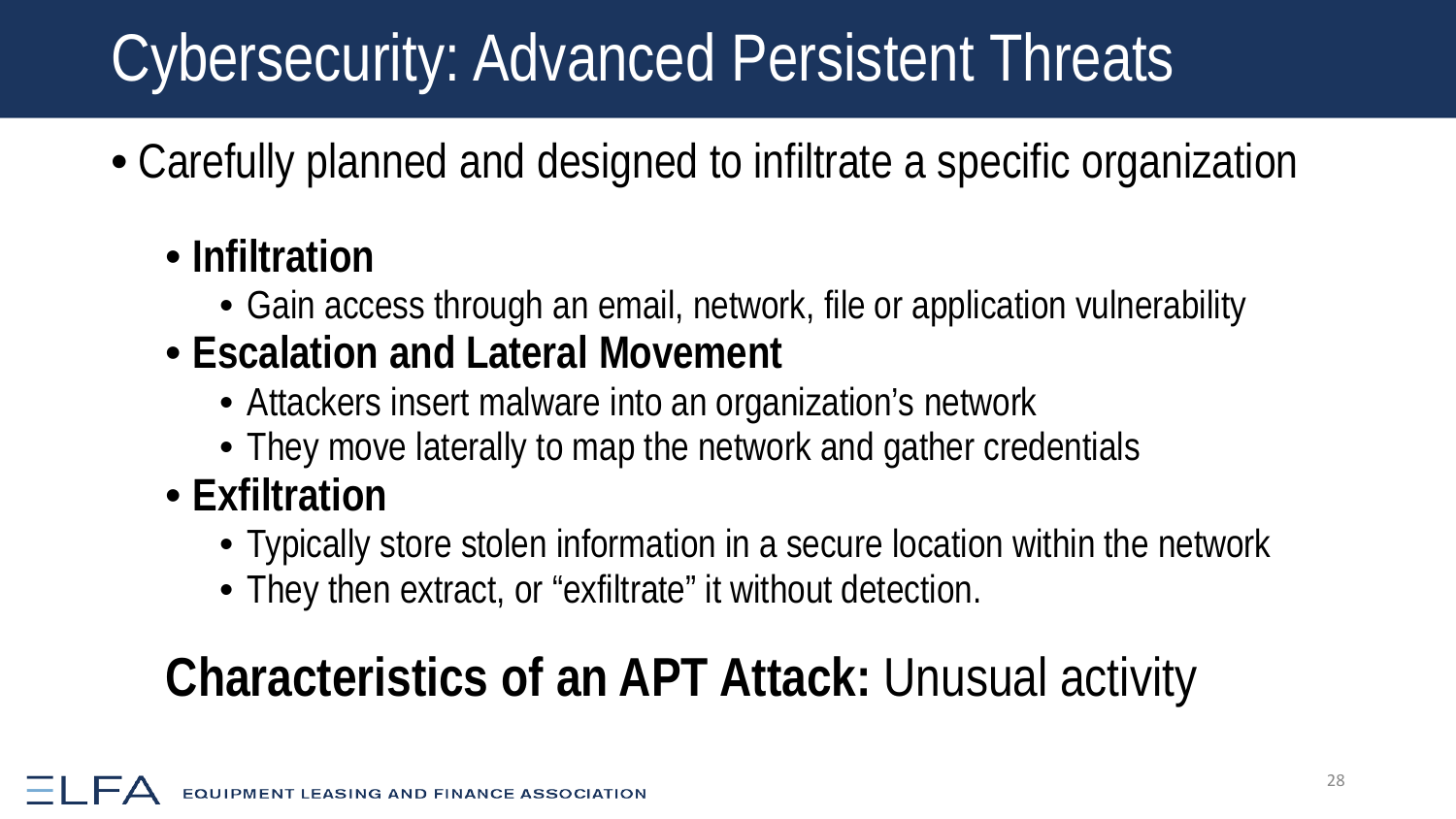# Cybersecurity: LEIA

#### **Leverage**

- Start from your current processes
- Tailor them to accommodate the new way of remote working.

## **Evaluate**

- Prioritize security items in a logical sequence
- Some security components may not be as time sensitive as others.

### **Implement**

• Follow though on identified changes

#### **Assess**

• Monitor outcomes and emerging threats



Promotional photo of Fisher as Princess Leia for the original 1977 *Star Wars*film 29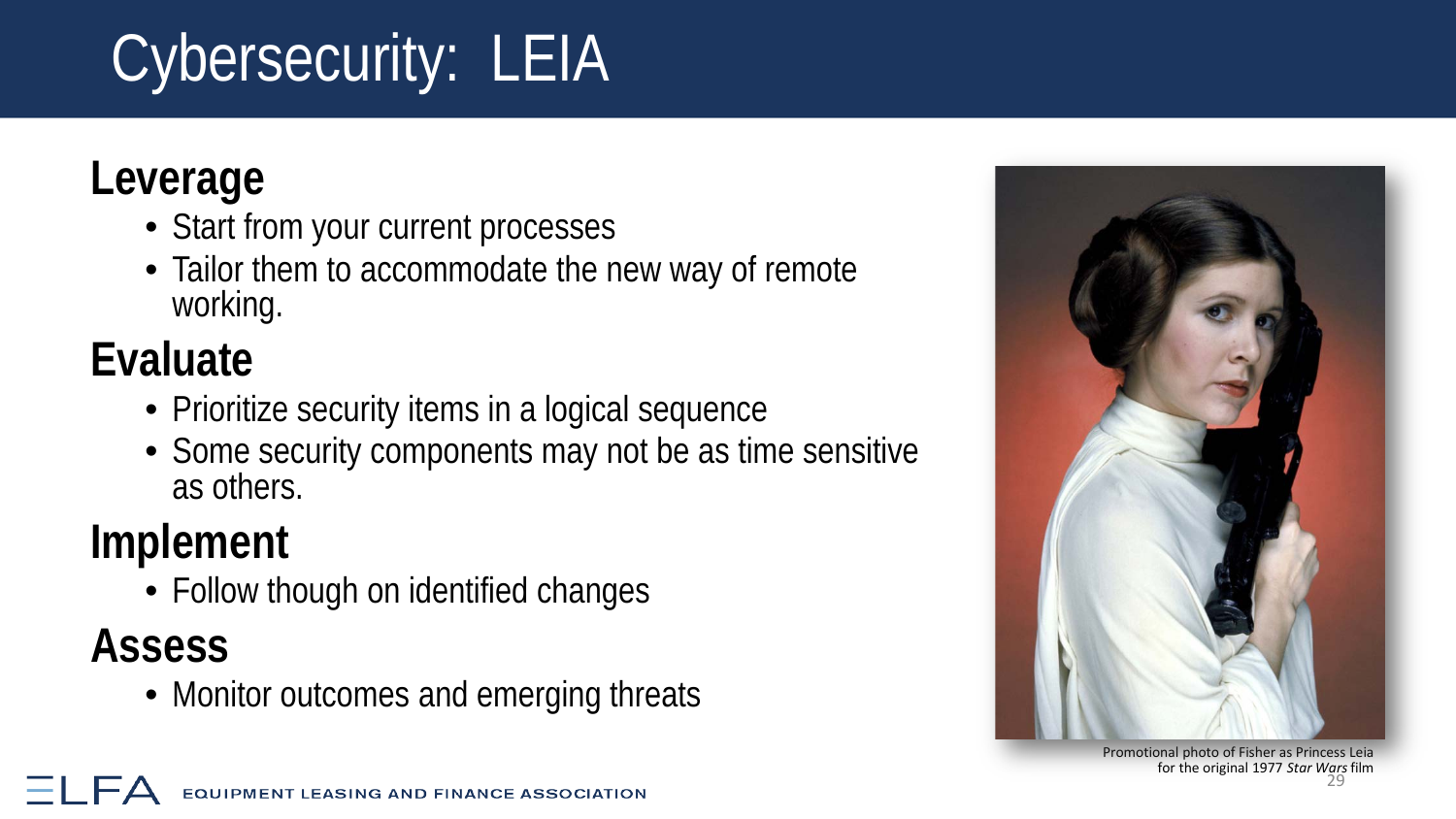# Cybersecurity: Hygiene

#### **Developed a culture of awareness**

- Leveraged basic cybersecurity training
- Educate users about their responsibilities in a remote setting

#### **Review your Business Continuity Plans**

• Now is the time to update your runbooks

#### **Expand monitoring**

- Cyberattacks have proliferated
- Basic boundary-protection mechanisms won't secure users

#### **Patch & Update Management**

- Enable automatic updates whenever possible.
- Replace unsupported operating systems, applications and hardware.

#### **External relationships**

- Confirm the security of third parties.
- Sustain good procurement practices